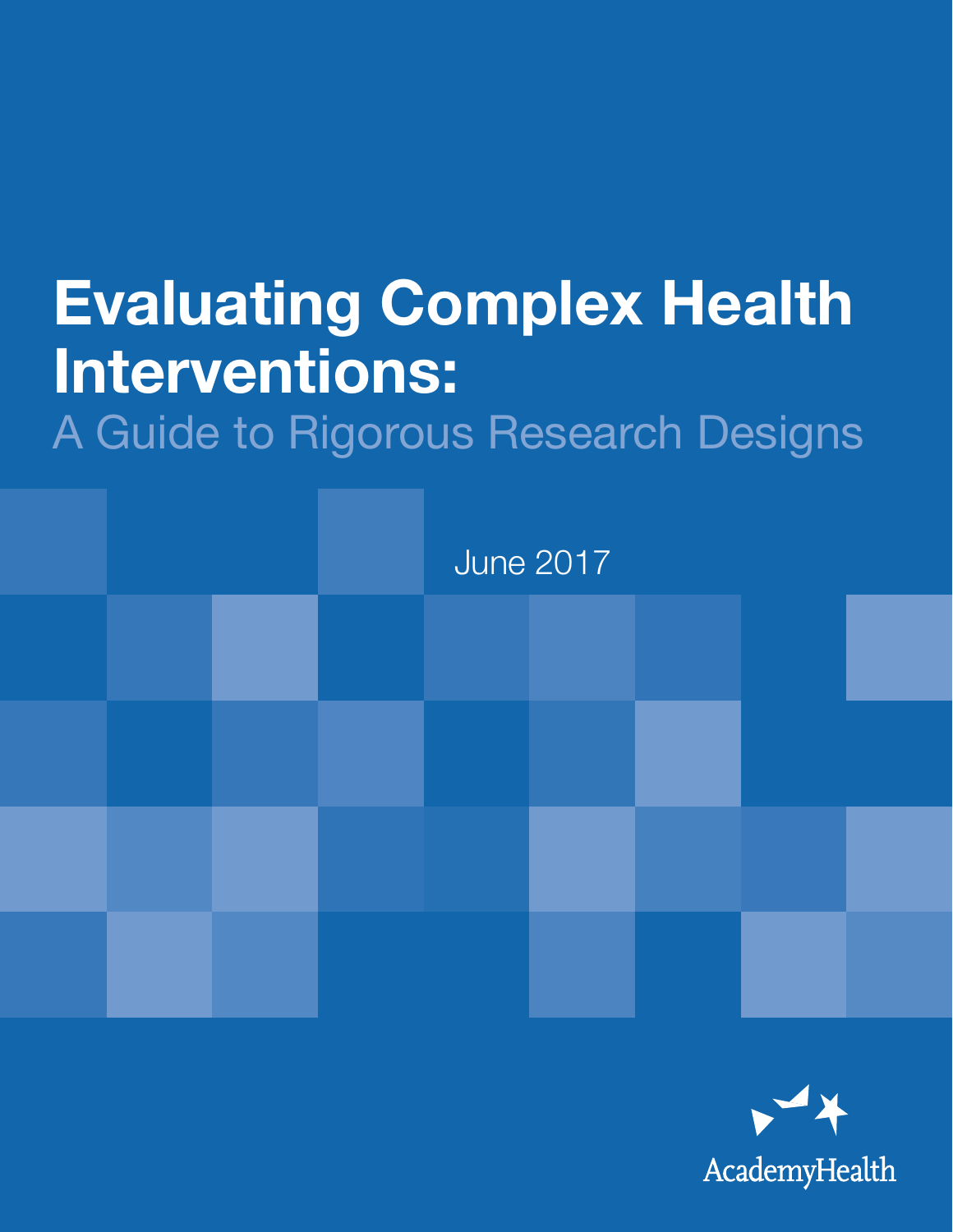| $\label{prop:non-1} \textbf{Introduction} \textcolor{red}{\textbf{.\textbf{1}}}\textbf{.}$ |  |
|--------------------------------------------------------------------------------------------|--|
|                                                                                            |  |
|                                                                                            |  |
|                                                                                            |  |
|                                                                                            |  |
|                                                                                            |  |
|                                                                                            |  |
|                                                                                            |  |
|                                                                                            |  |
|                                                                                            |  |
|                                                                                            |  |
|                                                                                            |  |

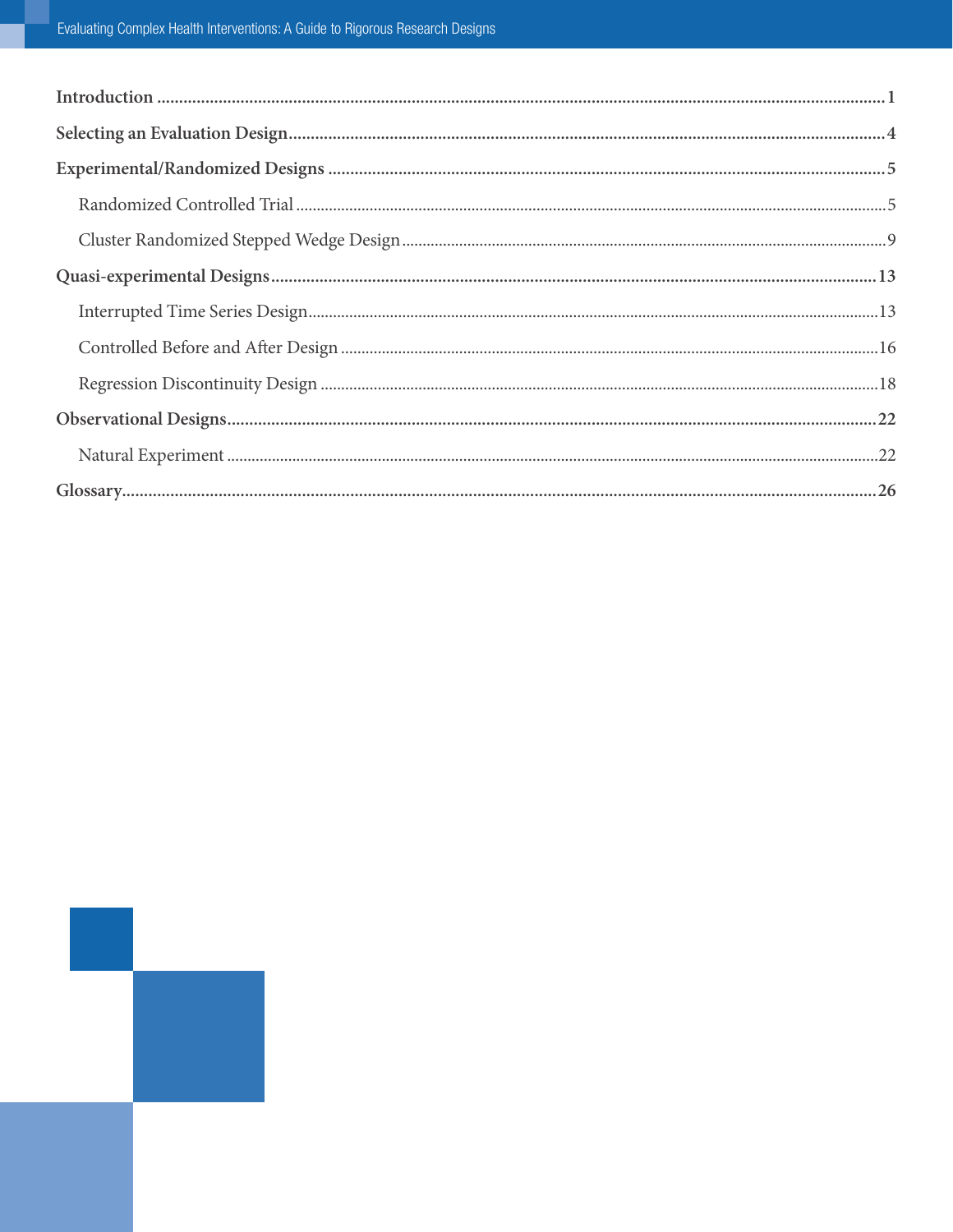## <span id="page-2-0"></span>Introduction

Evaluation of clinical care, public health and social programs is essential to make judgements about a program and provide an estimate of the impact that can be attributed to the introduction of an intervention. Evaluations are also needed to improve the effectiveness of programs and inform evidence-based decision-making. Clinical care, public health and social interventions are often either complex (i.e. characterized as having several components influencing each other) and multifaceted or implemented within complex systems with multiple actors and contextual factors that can impact implementation. An evaluation design must respond to the stakeholders' needs and the program or intervention's features, including complexity.

#### Purpose of Guide

As the number, variety and complexity of innovations increase and the need to understand which ones are working, for whom, and under what circumstances grows across sectors, it is clear that there is no single "correct" evaluation design. This guide is aimed at program managers and other stakeholders implementing innovations in public health and community settings who are involved in evaluation but may not be evaluators themselves. The guide provides a framework to guide decision-making around appropriate designs to evaluate public health and other service interventions. This guide will also provide program managers and other stakeholders the information necessary to understand and assess the strengths, weaknesses and validity of an evaluation that has already been conducted. It aims to provide a range of approaches that could be used to enhance the rigor of evaluations thus improving the quality of the evidence upon which decisions are made and ultimately improving the public's health.

#### Types of Evaluation Designs

Evaluation designs can be divided in three broad categories:

- $\blacksquare$  experimental,
- **n** quasi-experimental and
- **n** observational designs.

In an **experimental design**, the investigators actively manipulate who receives the intervention or service and who does not in order to determine the effect of the intervention. Participants are randomly assigned into one or more intervention groups or a control group. Examples of experimental designs include randomized controlled trials, randomized encouragement trials, staggered enrollment trials and factorial designs.

In a **quasi-experimental design**, a comparison group is used. However, randomization is not used. Controlled before and after studies, interrupted time series, multiple baseline and regression discontinuities are types of quasi-experimental designs.

In an **observational design**, the evaluator does not manipulate who receives the intervention or not. Instead, the evaluator only observes and does not intervene to find associations between the intervention and the outcome. Examples of observational studies include natural experiments, case-control and prospective and retrospective cohort studies.

In addition to these evaluation designs, statistical approaches such as difference in difference analyses can be used to adjust for the fact that in non-randomized experiments, the intervention may not explain all the difference between the interventions and the control group in terms of key outcome of interest because the two groups did not start at the same level at baseline.

Additional approaches can be used to evaluate programs, including qualitative and mixed methods. While quantitative approaches tend to focus on *whether* an intervention or service "worked" in achieving any number of outcomes (e.g. improved health outcomes, cost saving, etc.), **qualitative methods** can enhance evaluations by providing in-depth information on *how* a program is implemented, *why* it is yielding or not yielding expected results and explore variation in results across settings or contexts. They can therefore be used to identify issues related to the degree to which the intervention is implemented as intended (implementation fidelity). Qualitative approaches can also inform replication, spread and scale-up by providing information on the most important components of a program that are needed to successfully transfer the program to other settings, for instance. Qualitative methods include a variety of interview types (unstructured, semi-structured, structured), focus groups (i.e., group interviews), observations, and document or content analysis.

**Mixed methods** involve the integration of both quantitative and qualitative data collection and analysis in the evaluation. The combination of both approaches is expected to provide a better understanding than each approach separately, help overcome the weakness of a single approach and present different perspectives. In addition, evidence may be strengthened when one method confirms findings from the other method. Conflicting findings should lead to further investigation.

## There is no "**one right**" evaluation design.

#### Considerations When Selecting a Design

While randomization allows investigators to assess the existence of a causal relationship between the intervention and the outcome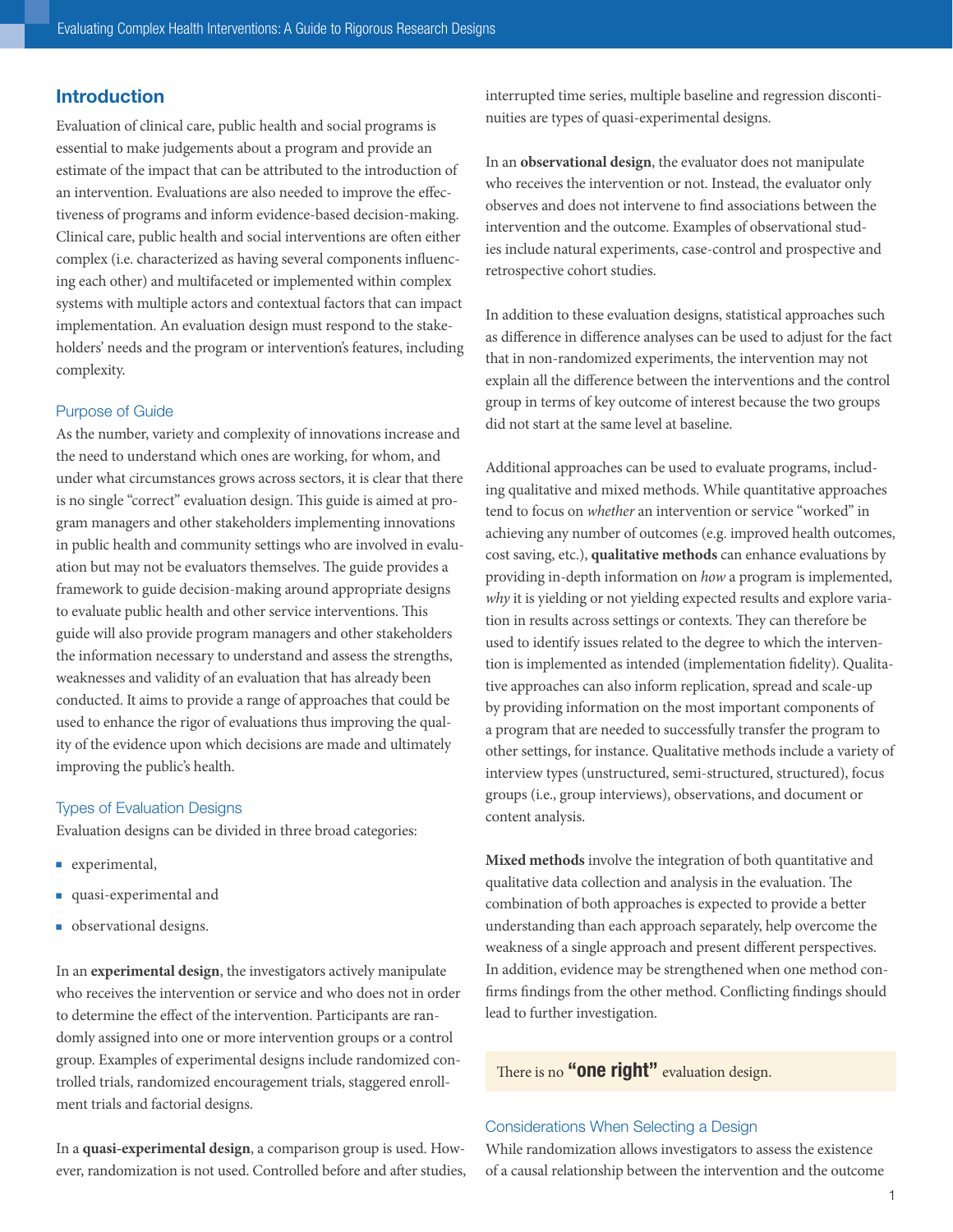of interest, as opposed to just an association, randomization is not always feasible, practical or appropriate. There is no "one right" evaluation design; the evaluation design must be appropriate for the evaluation purpose or question (e.g., formative and/or summative), the nature of the intervention, the context in which it is implemented, the needs and/or expectations of the audience for the evaluation, and the availability of data.

Evaluation needs may change over time. The appropriate design will also depend on the characteristics of the intervention. For instance, quality improvement programs often start with an initial package of changes which participants test and adapt to their local context over time; this can have the effect of changing the intervention over time. Quality improvement evaluations need to take these iterative and context-specific features into account and include a comparator group whenever possible. Traditional, fixed evaluation protocol designs would not be appropriate, however much progress has been made in recent years in developing adaptive evaluation designs that are suited to improvement interventions and bring additional rigor.

Timeline and budget considerations may also influence the choice of an evaluation design. The specific considerations required for a given design will vary based on the evaluation question of interest and from setting to setting. In general, if the evaluation must detect a relatively small, but meaningful, difference (effect size) in the impact of an intervention, then the sample size will be increased, often resulting in an increased budget for data collection compared to large effect sizes. Additionally, if the evaluation is multi-site, additional data collection may be required with subsequent impact on the budget. Furthermore, costs are likely to be higher when secondary data (e.g., administrative data, electronic health record data, registries) are not available, and primary data (e.g., semi-structured interview, surveys) are required. However, the growing abundance of secondary data sources may enable more cost-efficient evaluation designs.<sup>1</sup> In relation to the timeline, consideration will also need to be given to the time it takes for the intervention to show an impact in the outcomes of interest.

Regardless of the approach selected, some key principles should be followed:

- <sup>n</sup> Identify and engage the key stakeholders (e.g. funders, policymakers, community leaders, etc.) early in the process in order to define the evaluation questions and identify the most relevant outcomes and data collection approaches.
- <sup>n</sup> Facilitate agreement between evaluators and implementers on a shared, explicit understanding of the theory of change–a comprehensive description of how and why a desired change is expected to occur in a specific context.
- Clearly define evaluation questions that respond to stakeholder's needs and priorities.
- <sup>n</sup> Assess the attribution of the results to the program by establishing a counterfactual (a control group to assess what is likely to happen if the initiative is not introduced) whenever possible.
- <sup>n</sup> Clearly define and prioritize measures and data required based on evaluation questions and available resources.
- Ensure evaluation results show the magnitude of the effect and the degree of confidence that exists in those results (e.g. by presenting confidence intervals).
- <sup>n</sup> Ensure evaluation results are expressed in the most meaningful ways for the targeted stakeholders to enhance use in decisionmaking; (e.g. sometimes absolute risks are more informative than relative risks).
- Add qualitative methods to evaluation designs whenever possible to explore questions of how, why or the contexts and/ or conditions under which policy, programs, or interventions are and are not successful. The Consolidated Framework for Advancing Implementation Science (CFIR) can be helpful. The CFIR describes an outer setting (economic, political, and social contexts) within which an organization resides, and an inner setting (structural, political, and cultural contexts) through which the implementation process will proceed.<sup>2</sup>
- When interpreting results, consider existing biases and confounding, and acknowledge limitations.
- <sup>n</sup> Systematically promote the dissemination and use of evaluation results for decision-making. It is therefore essential for evaluators to be able to translate nuanced and complicated results to a policy or decision-making audience that may not fully understand complicated or complex statistical methods.

This guide aims to help the reader **make informed** decisions by providing information on the various tradeoffs involved in the selection of an evaluation design.

#### Organization of Guide

The list of evaluation designs presented in this guide is not exhaustive but represents a mix of experimental, quasi-experimental and observational designs. Resources for more detailed information on a broader range of designs are listed in the "Further Readings" section. For each of the six designs presented, we provide a general description with a diagram to illustrate the design, two examples from the peer-reviewed literature of how the design was used to evaluate a specific health or social service, key strengths and weaknesses of the study design, timeline and budget considerations that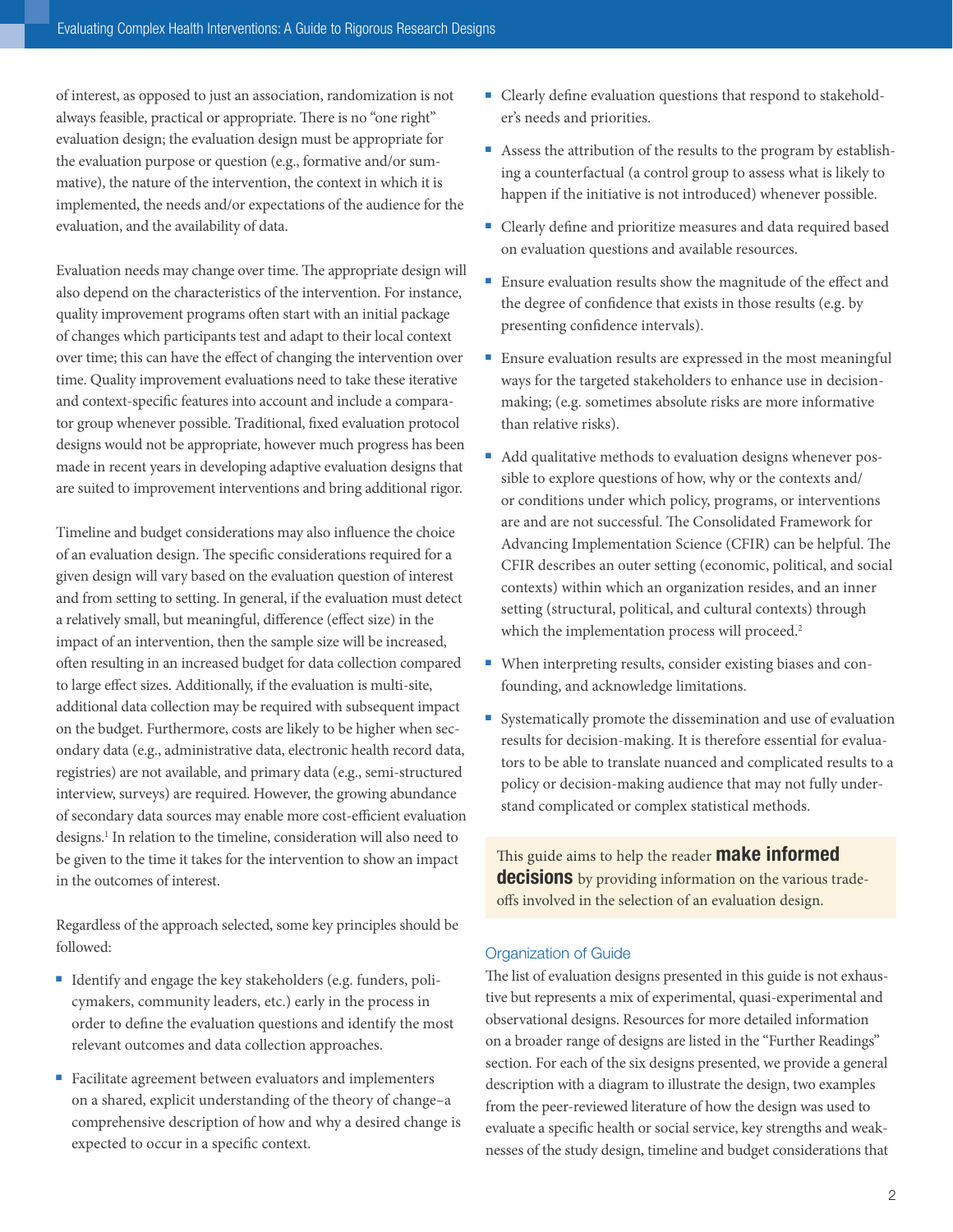are specific to the design and policy implications and consideration for future use. We also include a flow chart to inform the selection of evaluation designs. This guide aims to help the reader make informed decisions by providing information on the various tradeoffs involved in the selection of an evaluation design.

## Further Readings on Evaluation Designs

Basu, S, Meghani, A, & Siddiqi, A. Evaluating the Health Impact of Large-Scale Public Policy Changes: Classical and Novel Approaches. Annu Rev Public Health, 2017 Mar 20;38:351-370.

Campbell, DT, Stanley, JC, & Gage, NL. Experimental and Quasi-Experimental Designs for Research. Boston, MA: Houghton Mifflin, 1963.

McGlynn, EA, & McClellan, M. Strategies for Assessing Delivery System Innovations. Health Aff, 2017 Mar 1;36(3):408-416.

Raine, R, Fitzpatrick, R, Barratt, H, Bevan, G, Black, N, Boaden, R et al. Challenges, Solutions and Future Directions in the Evaluation of Service Innovations in Health Care and Public Health. Health Serv Deliv Res, 2016;4(16).

Rothman, K, Greenland, S, & Lash, TL. Modern Epidemiology, 3rd Edition. Philadelphia, PA: Lippincott Williams & Wilkins, 2008.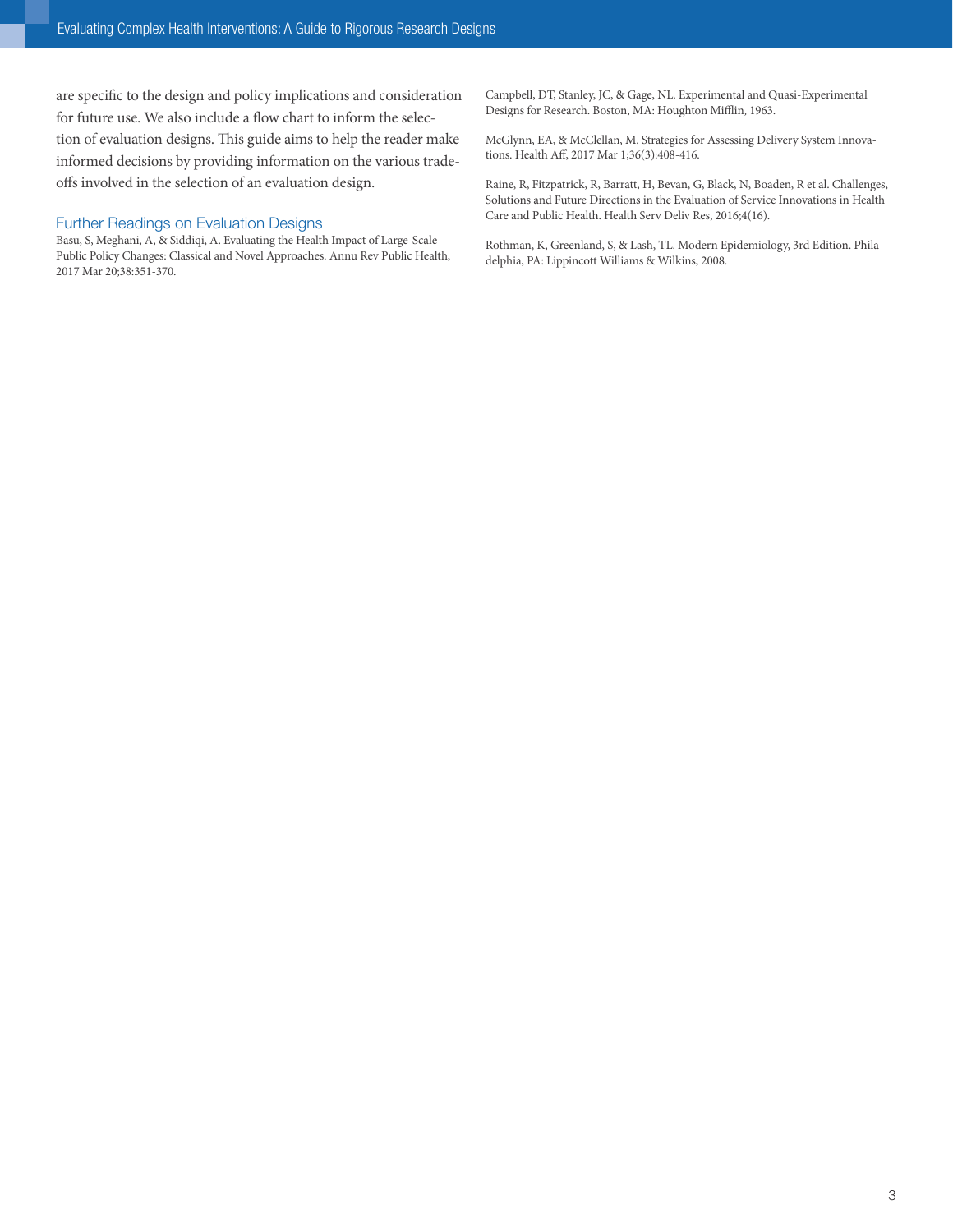## <span id="page-5-0"></span>Selecting an Evaluation Design

This flow chart (Figure 1) can be used to guide the selection of evaluation designs among those presented in this guide. The flow chart focuses on a few key characteristics such as the availability of a comparison group, the feasibility of randomization at the individual or group level, etc. As emphasized in the introduction, other factors must also be considered in the selection of an evaluation design.



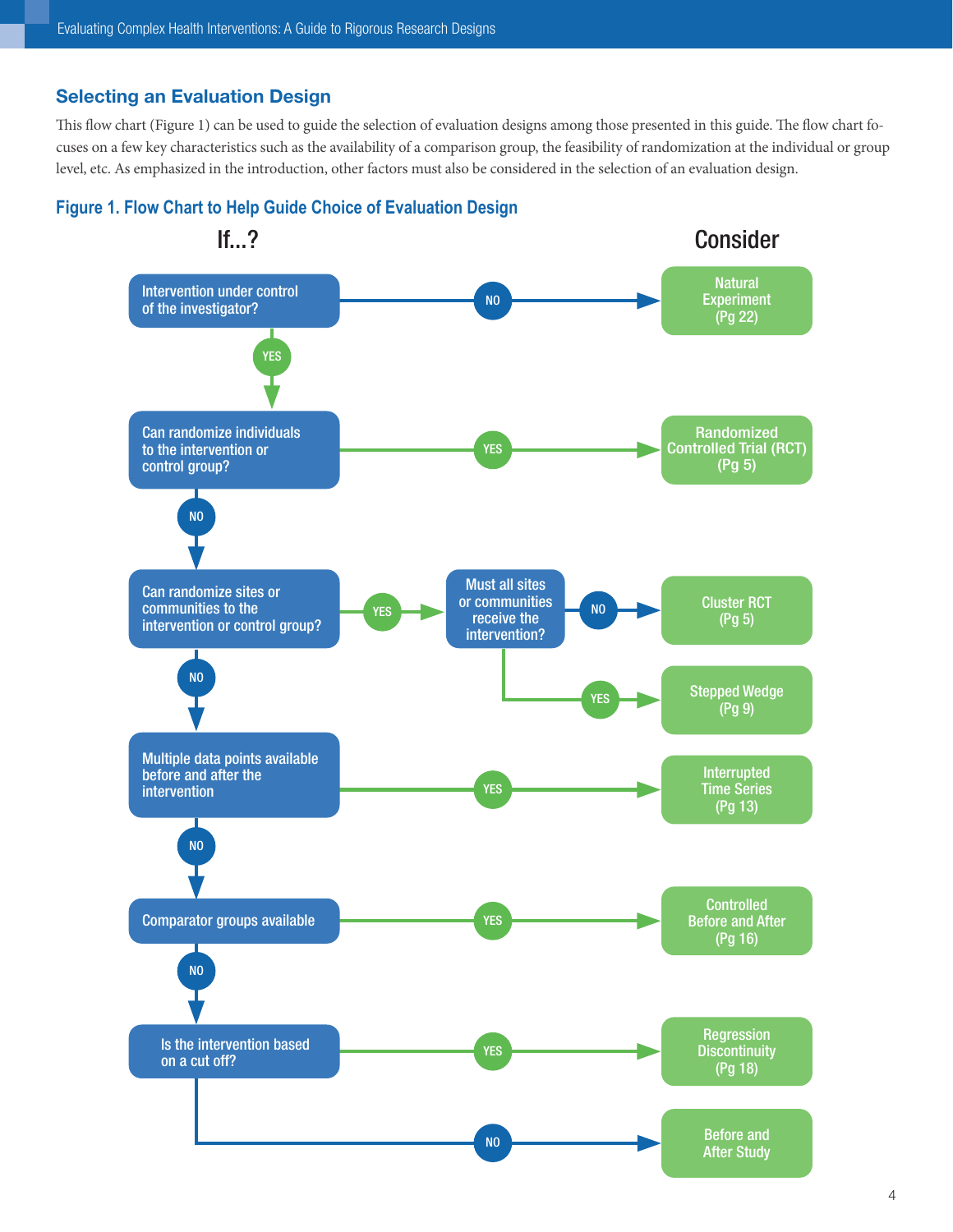# <span id="page-6-0"></span>Experimental/Randomized Designs Randomized Controlled Trial

Individuals (individually randomized trials) or other units such as health facilities or communities (cluster/group randomized trials) are randomly assigned into one or more intervention groups or a control group to assess the effectiveness of an intervention.

The only expected difference between the control and intervention groups in a randomized controlled trial (RCT) is the outcome variable(s) being studied (Figure 2). Other factors that could possibly affect the outcome (potential confounders) are assumed to be evenly distributed across the groups; any significant differences between groups in the outcome of interest can therefore be attributed to the intervention and not to some other unidentified factor.

The rationale for conducting a RCT should be based on prior observational data and uncertainty about the intervention's effectiveness (the degree to which it has beneficial effects under real world circumstances).<sup>3</sup> RCTs should report variations in the nature and size of the effects across individuals or clusters, not just "average" effects in the study, to enhance learning from variation. The intervention should be amenable to randomization and the intervention's benefits should be expected to exceed the risks. For instance, evaluations of implemented policies or investments in infrastructures are not conducive to randomization. Similarly, it would be unethical to use randomization when studying the effect of exposure to known environmental hazards. Generally, when there is a standard intervention or service that is already being provided, this "standard of care" should be the control group rather than no intervention or service.

RCTs should report variations in the nature and size of the effects across individuals or clusters, not just "average" effects in the study, to enhance learning from variation.



# **Figure 2. Illustration of a Generic Randomized Controlled Trial Design**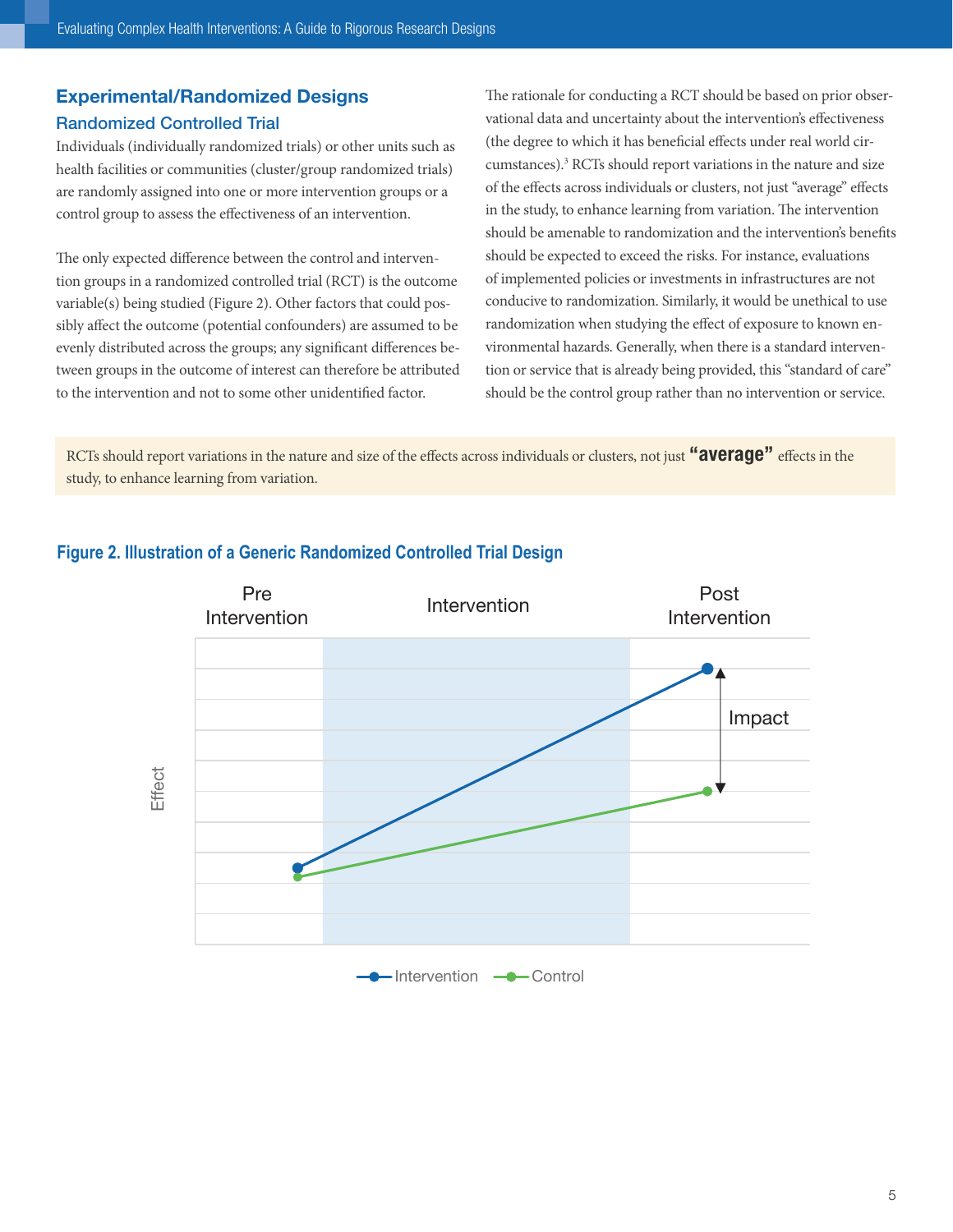## **Example 1. A Web-Based Health Promotion Program for Older Workers: Randomized Controlled Trial**

An individually randomized controlled trial funded by the National Institute of Health (NIH) was conducted by ISA Associates, a research organization, to determine the effectiveness of a webbased health promotion program called HealthyPast50 for workers 50 years and older. This program provides information and guidance to promote healthy aging, healthy diet, physical activity, stress management and quitting tobacco use. Participants were recruited from a global information technology company with multiples offices in the United States including locations in Massachusetts and California.

In this study, 278 workers were randomly assigned to HealthyPast50 or to a control group after baseline completion. Participants were not blinded to the group to which they were assigned. Self-reported data were collected from both the intervention and the control group on diet, physical activity, stress and tobacco use before the intervention and three months after the start of the intervention through an online survey.

This study found that participants in the intervention group had better self-reported outcomes than those in the control group in terms of: their belief in their ability to change their diet (adjusted difference: 0.16, 95% Confidence Interval (CI): 0.00, 0.31), mild exercise (1.03; 95% CI: 0.26, 1.81), planning healthy eating (0.17; 95% CI: 0.01, 0.33). The authors concluded that HealthyPast50 has the potential to contribute to improved diet and exercise in the short term.

This individually randomized trial was a suitable design for this study topic as there was some reasonable expectation that the HealthyPast50 program would be more beneficial than not receiving any guidance or support for healthy aging. It was ethical to use a control group with no services, as there was no current standard of care to address those issues in the target population. In addition, the use of an online survey and relatively shortterm follow time did not require too many resources. Limitations of this particular study include the use of self-reported data which could lead to biases, a very short follow-up period that may not accurately capture the impact of the intervention over time, and a small number participants working at a global IT firm which may not be representative of the population as a whole.

*Reference: Cook, RF, Hersch, RK, Schlossberg, D, & Leaf, SL. A Web-Based Health Promotion Program for Older Workers: Randomized Controlled Trial. Eysenbach G, ed. Journal of Medical Internet Research, 2015;17(3):e82.*

## **Example 2. 12-month Outcomes of Community Engagement Versus Technical Assistance to Implement Depression Collaborative Care: A Partnered, Cluster, Randomized, Comparative Effectiveness Trial**

A cluster randomized controlled trial was conducted in Los Angeles to compare the effectiveness of two approaches to provide depression collaborative care trainings to mental health, medical, and community-based agencies. The goal of the care was to increase depressed clients' mental health-related quality of life (MHRQL) and services use at 12 months. The intervention, community engagement and planning (CEP), supports a large number of community programs to collaboratively develop and implement a training plan to provide services for depression. The control, resources for services (RS), provides short-term trainings for collaborative care to individual organizations running community programs. Eligibility criteria for agencies to be included in the study were: serving at least 15 clients per week,

having one or more staff, not focusing on psychotic disorders or home services.

A total of 133 potentially eligible programs were randomized into the RS group (65) or the CEP (68) group. Following randomization, 20 programs were determined ineligible by assessors blinded to the assignment, and an additional 18 declined to participate. Therefore, 95 programs were enrolled in the study, 46 in the RS arm and 49 in the CEP arm. Of the 1,322 eligible clients in those programs, 1,246 were enrolled in the study (606 for RS and 640 for CEP), and 981 completed the baseline survey, 759 completed the 6-month survey and 733 completed the 12-month survey. Reasons for differences in follow up included refusals,

*Cont'd on next page*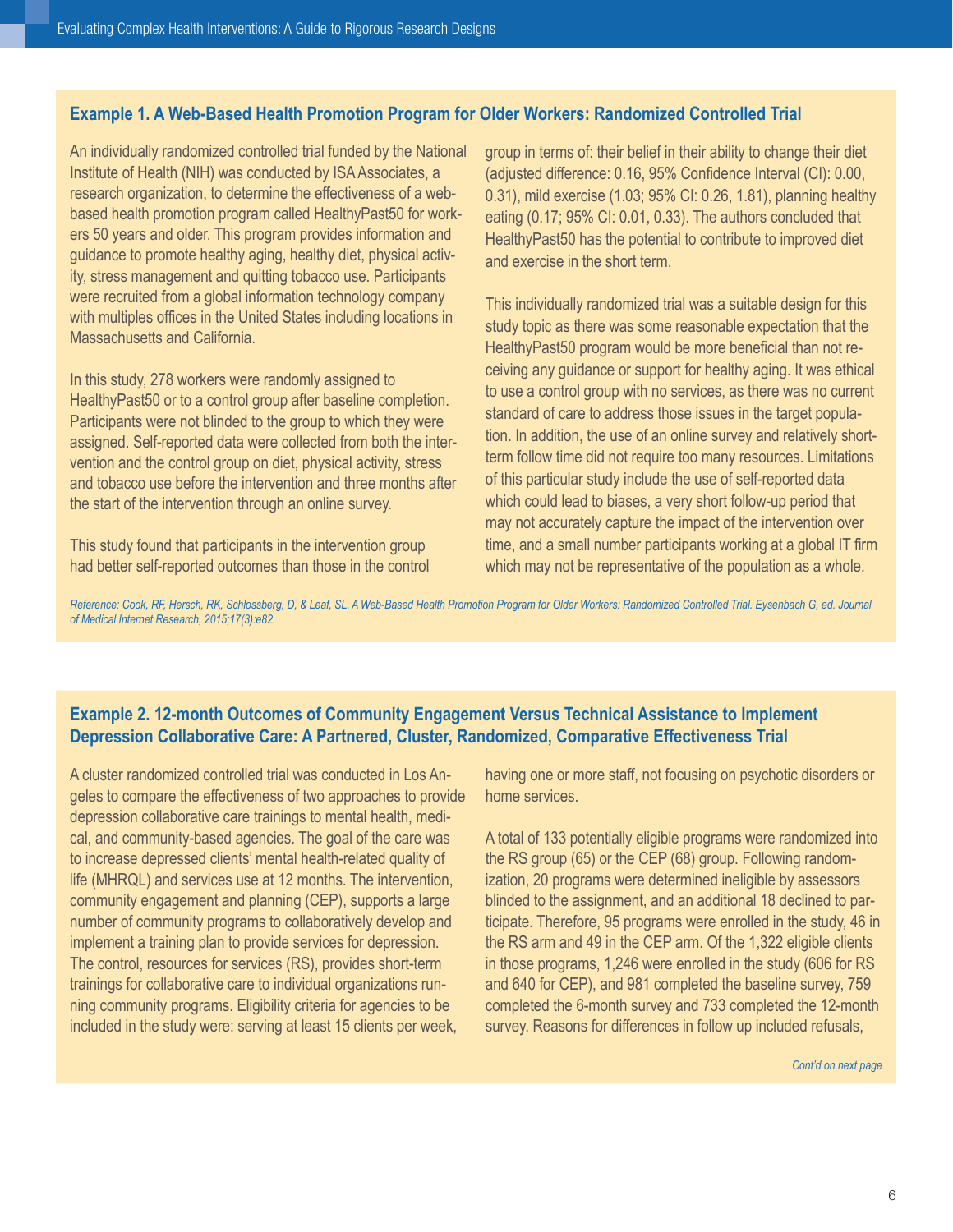# **Example 2. 12-month Outcomes of Community Engagement Versus Technical Assistance to Implement Depression Collaborative Care: A Partnered, Cluster, Randomized, Comparative Effectiveness Trial (Cont'd)**

illnesses or death, or incarceration. Data were collected through telephone surveys. The authors used a variety of statistical assumptions to adjust for missing data in the analyses.

In some analyses, CEP was associated with a decrease in poor MHRQL compared to RS at 6 months (OR=0.71; 95% CI: 0.55, 0.91) and 12 months (OR=0.77; 95% CI: 0.61, 0.97). CEP was also associated with less behavioral health hospitalization in the prior 6 months, at 6 months (OR=0.60; 95% CI: 0.37, 0.98) but not at 12 months (OR=0.70; 95% CI: 0.4, 1.22). The authors concluded that while CEP did not indicate an effect at 12 months, policymakers and communities should still consider this strategy given the lack of alternative approaches that have demonstrated higher effectiveness.

This was a suitable study design because there was a reasonable expectation that the benefits of the intervention outweigh the risk, as effectiveness had previously been demonstrated at 6 months using quasi-experimental designs. The control group received an alternative depression collaborative care trainings approach, hence eliminating concerns usually associated with withholding potentially beneficial services from the control group. In addition, cluster randomization was appropriate because it would have been logistically difficult to randomize individuals seen in the same facility to different interventions. The relatively short-term outcome measure led to a shorter study duration and lower costs as compared to a long-term outcome. However, it is not clear whether the impact was long lasting.

*Reference: Chung, B, Ong, M, Ettner, SL, Jones, F, Gilmore, J, McCreary, M et al. 12-Month Outcomes of Community Engagement Versus Technical Assistance to Implement Depression Collaborative Care: A Partnered, Cluster, Randomized, Comparative Effectiveness Trial. Annals of Internal Medicine, 2014; 161(10 Suppl):S23-34.* 

## Key Strengths

- Considered by many to be the gold standard for proof of effectiveness.
- <sup>n</sup> A safety monitoring committee can be used to determine if the trial should be terminated early because preliminary results indicate that the intervention is effective or is unlikely to be effective.
- <sup>n</sup> Appropriate randomization, sample size, and assessment of implementation fidelity can help ensure that the difference in outcomes between the intervention and control groups can be attributed to the intervention and not to other factors (i.e. bias/ confounding).
- <sup>n</sup> Randomization meets statistical assumptions needed to establish that the intervention caused the outcome of interest.
- Some questions are amenable to blinding so that participants and/or data collectors do not know which group is the intervention and which is the control.
- More than one intervention can be compared to a control group.
- Cluster randomized trials can be used when individual randomization is not possible or desirable.
- Pragmatic trials (trials which show effectiveness in real-life settings) are well suited for complex interventions and can inform clinical and policy decisions (versus explanatory trials which are conducted under optimal conditions).

#### Key Limitations

- Although RCTs are considered the gold standard for assessing the effectiveness of an intervention, they too can be subject to flaws in data collection, statistical analysis and interpretation.
- <sup>n</sup> It may be challenging to construct an appropriate control group.
- Some questions/contexts are not amenable to RCTs: randomization may not be practical or ethical, and RCTs may be inefficient for rare outcomes or outcomes that take a long time to develop.
- <sup>n</sup> RCTs suffer from limited external validity. Findings may not be generalizable to a broader population or different contexts.
- $\blacksquare$  Because participants (at either the individual or group level) must agree to be part of the RCT, they may not be representative of the larger population.
- n The control group may be inadvertently exposed to the intervention (i.e. contamination).
- n Retention of participants may be different between intervention and control groups. Efforts to mitigate this using intent to treat analyses (including each participant who is randomized per their assigned group regardless of retention, compliance), can lead to more conservative estimates of effects, as participants who were not compliant and those who dropped out will still be considered to be part of the intervention group.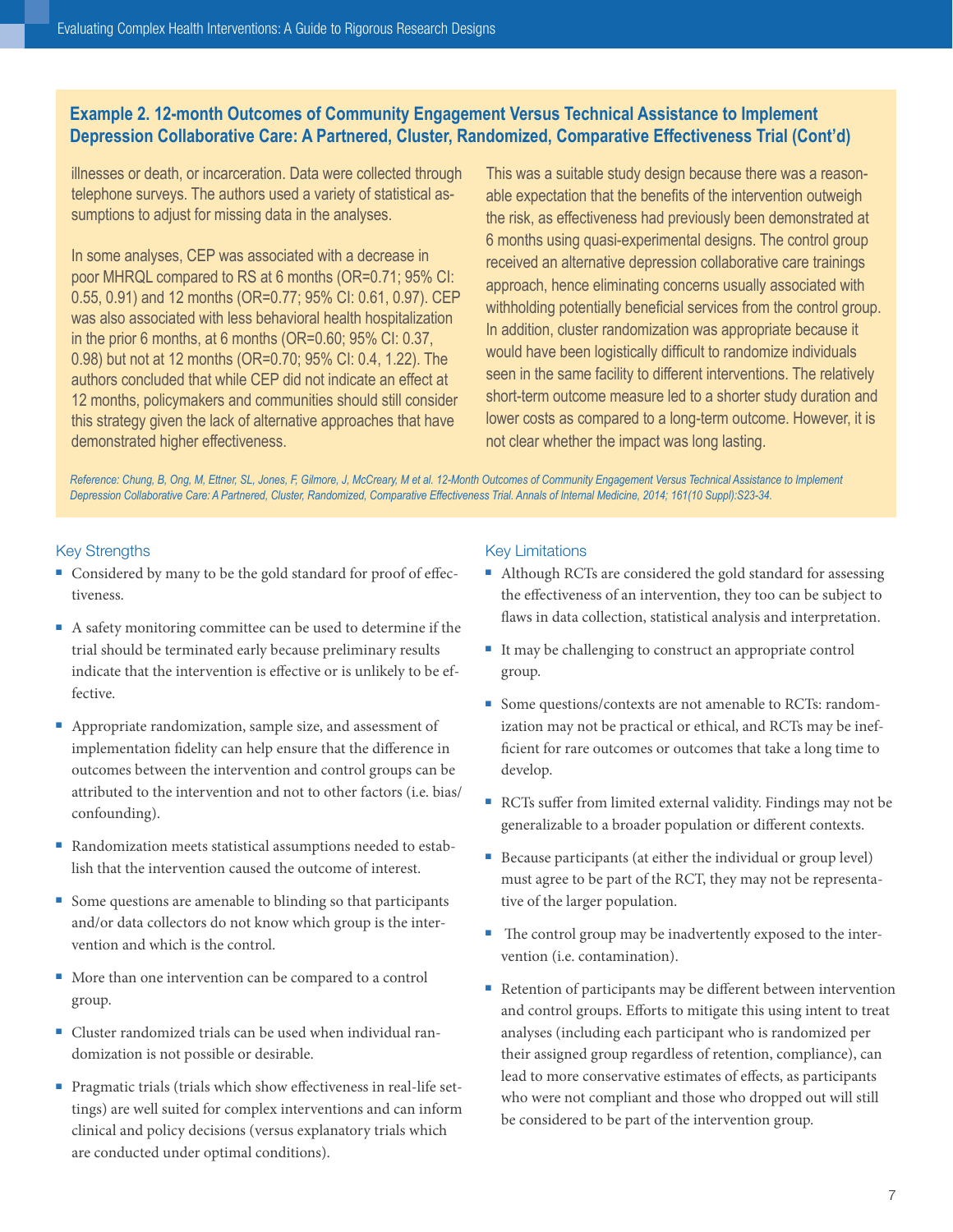- External factors (e.g. in the policy or community environment) may produce major changes in trends over time that dilute the effects of the interventions being studied. For instance, an antismoking policy initiative may decrease the observed effect of a smoking cessation program.
- <sup>n</sup> Cluster randomized trials require a large sample size and require more complicated statistical analysis.
- Fixed-protocol RCTs do not allow for adaptation of the interventions and their implementation based on field experience. This can be addressed by "adaptive trials", which include prespecified time points during the trial when modifications in the protocol can be made. Adaptive trials also allow "pruning" of futile intervention arms to focus on interventions that are more likely to have an impact.

#### Timeline and Cost Considerations

- Measuring longer term outcomes can extend the length of the study and increase costs.
- <sup>n</sup> RCTs require a data safety monitoring committee to avoid needlessly prolonging an intervention that is unlikely to be beneficial or prolonging a trial and withholding the intervention from the control group when the intervention is clearly beneficial. This may increase costs.
- Although RCTs can be costly, they can be conducted with reasonable costs when using existing data sources and when the outcomes of interest do not require a lengthy study. In addition, large simple trials (LST), which involve a large number of participants, limited data collection and an outcome that can be collected easily, are less costly than traditional RCTs and may permit rapid detection of effect.
- In many countries including the United States, RCTs must be registered so that data is accessible for scrutiny and further analysis, even if trials have a "negative" result. This may result in higher administrative costs.

The appropriate **role of RCTs in policy and program** evaluations across health and social policy sectors has been the subject of much debate.

## Policy Implications and Considerations for Future Use

The appropriate role of RCTs in policy and program evaluations across health and social policy sectors has been the subject of much debate. In "Show Me the Evidence" Haskins and Margolis have argued that "claiming that RCTs are the best way to definitively establish causality does not imply that all other evidence has no value." Others such as Patton have argued that labeling RCTs as the "gold standard" does disservice to the field of evaluation as it implies that other methods are inferior and may lead evaluators to use RCTs even when not appropriate. He posits that RCTs may create an artificial environment and are not appropriate for context-specific interventions as they rely on standardized interventions. Patton has further argued that the gold standard for evaluations should be "methodological appropriateness." In a 2003 statement, the American Evaluation Association declared that "RCTs are not always best for determining causality and can be misleading. RCTs examine a limited number of isolated factors that are neither limited nor isolated in natural settings. The complex nature of causality and the multitude of actual influences on outcomes render RCTs less capable of discovering causality than designs sensitive to local culture and conditions and open to unanticipated causal factors." Due to these concerns, some have emphasized the importance of supplementing RCTs with other methodologies including historical (non-concurrent) controls, epidemiological and qualitative data.

Nonetheless, when well designed, and implemented, RCTs are considered the gold standard to assess the effectiveness of a wide range of interventions and services. Policymakers can use the results of RCTs to inform policies related to promoting uptake of interventions found effective. In doing so, policymakers will need to take care to address issues related to external validity (generalizability). They should consider whether interventions found effective in the context of the controlled setting of the trial are likely to be replicable in a variety of other contexts or settings.

Traditional RCTs primarily focus on internal validity, the ability to make causal inference for the intervention in a specified population. Thus, they are generally not well suited to establish generalizability (applying results of study to a larger population) or to evaluate the effectiveness of interventions that involve many components and actors and are likely to vary across individuals such as may be the case with complex interventions.

#### References and Further Reading

Abdul Latif Jameel Poverty Action Lab (J-PAL). https://www.povertyactionlab.org/ research-resources/introduction-evaluations

American Evaluation Association, 2003. http://www.eval.org/p/cm/ld/fid=95

Buring, JE, Jonas, MA, & Hennekens, CH. "Large and Simple Randomized Trials". In Tools for Evaluating Health Technologies: Five Background Papers, BP–I–I-142, Ed, U.S. Congress, Office of Technology Assessment. Washington, DC: U.S. Government Printing Office, February 1995.

Chow, SC, & Chang, M. Adaptive Design Methods in Clinical Trials- A Review. Orphanet J Rare Dis, 2008 May 2;3:11.

Guta, SK. Intention to Treat Analysis: A Review. Perspect Clin Res, 2011 Jul-Sep; 2(3):109–112.

Ford, I, & Norrie, J. Pragmatic Trials. New England Journal of Medicine, 2016;375(5):454-463.

Haskins, R, & Greg, M. Show Me the Evidence: Obama's Fight for Rigor and Evidence in Social Policy. Brookings Institution Press, 2015.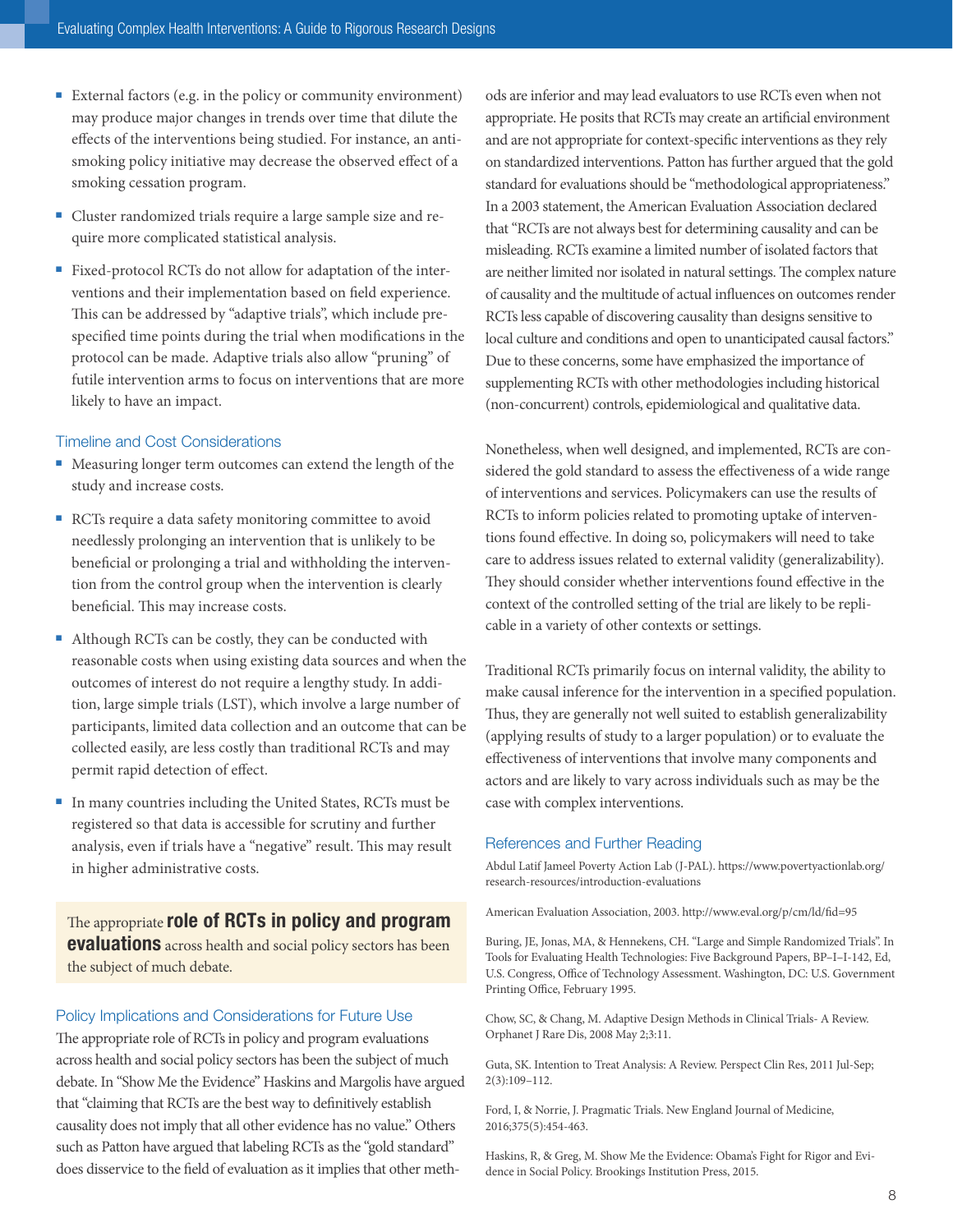<span id="page-10-0"></span>Patton, MQ. Utilization-Focused Evaluation, 4th ed. Sage Publications, 2008.

Patton, MQ. Developmental Evaluation: Applying Complexity Concepts to Enhance Innovation and Use. Guilford Press, 2011.

Spieth, PM, Kubasch, AS, Penzlin, AI, Illigens, BM-W, Barlinn, K, & Siepmann, T. Randomized Controlled Trials – A Matter of Design. Neuropsychiatric Disease and Treatment, 2016;12:1341-1349.

## Cluster Randomized Stepped Wedge Design

A cluster randomized stepped wedge design includes multiple phases; an initial phase where no clusters (geographically defined area, community, health facilities, schools etc.) receive the intervention and subsequent phases during which one or more clusters are randomized to be part of the intervention at regular pre-specified intervals or steps (Figure 3). By the end of the study, all clusters will have transferred to the intervention group.

There should be an expectation that the benefits of the intervention exceed the potential harm. This design is particularly suited for situations where:

- n policy makers/ providers/ users all want the intervention;
- $\blacksquare$  it is unethical to have a group that does not receive the intervention;
- $\blacksquare$  all participants cannot receive the intervention at the same time due to logistical, practical or financial considerations;
- <sup>n</sup> there is a need to evaluate the effectiveness of programs or policies that are implemented in phases.

The cluster randomized stepped wedge design is a relatively new study design and has received increased attention because it allows the use of a rigorous evaluation design while addressing logistical, political and ethical considerations that might prevent a more traditional RCT.

One variation of the design involves starting the trial with a convenience sample or with sites that are available to join the intervention. While practical, this type of non-randomized design is subject to more bias.

The cluster randomized stepped wedge design **has received increased attention** because it allows the use of a rigorous evaluation design while addressing logistical, political and ethical considerations that might prevent a more traditional RCT.



## **Figure 3. Illustration of a Generic Stepped Wedge Design**

Site not allocated to the intervention

Site is allocated to the intervention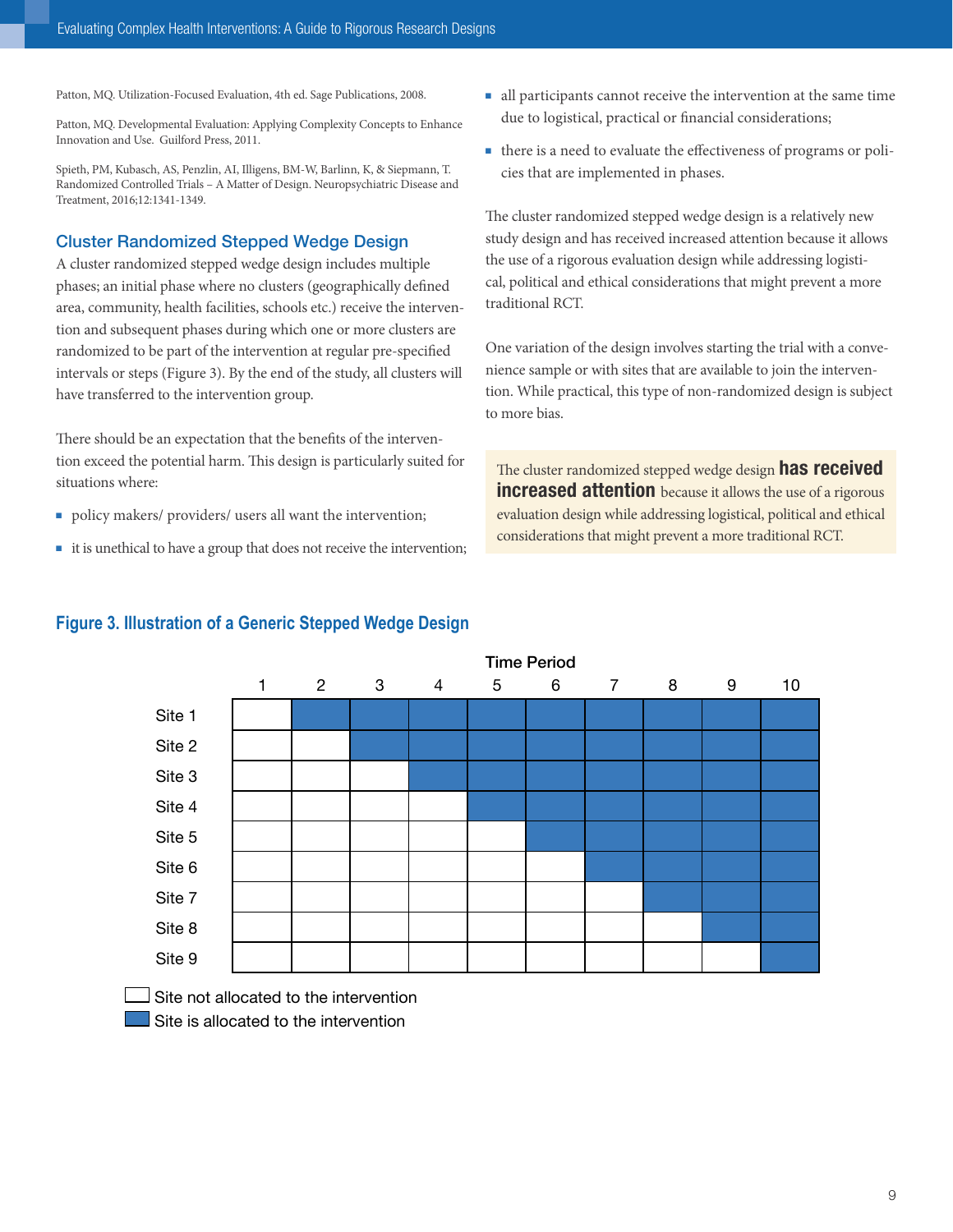# **Example 1. The Devon Active Villages Evaluation (DAVE) Trial of a Community-level Physical Activity Intervention in Rural South-West England: A Stepped Wedge Cluster Randomized Controlled Trial**

Researchers at the University of Exeter in the United Kingdom (U.K.) used a cluster randomized stepped wedged design to evaluate the effect of a community-level physical activity intervention, the Devon Active Villages. A total of 128 clusters (villages) were randomized to receive the intervention in four time periods between April 2011 and December 2012. Computer generated numbers were used to determine the time during which each village joined the intervention. The number of villages which joined the intervention was as follows:

- **n** April-June 2011 (22);
- September-November 2011 (36),
- $\blacksquare$  April-June 2012 (35) and
- September-November 2012 (35).

The intervention consisted of providing villages with 12 weeks of at least three different types of opportunities for physical activities. Interestingly, the type of opportunities for physical activity presented to residents was tailored to each village's specific needs as residents were asked what activities they wanted the intervention to provide. All villages also received support for 12 months following the active phase of the intervention. During each data collection period, questionnaires were mailed to a random sample of households within each cluster and data collected from residents 18 or older. The response rate was 32.2%,

and questionnaire responses from 4,693 adults in the intervention communities were compared to 5,719 adults in the control villages.

Findings showed that the intervention was not associated with increased likelihood of meeting the U.K. physical activity guidelines (adjusted OR =1.02, 95% CI: 0.88, 1.17). The intervention was only marginally associated with an increase in moderate to vigorous intensity activity per week. The adjusted mean difference before and after the introduction of the intervention was 171 (95% CI: -16, 358). The authors concluded that the lack of detected effect of the intervention may be due to low awareness of the intervention in the community and lack of residents' participation; only 4% of the residents reported participating in the intervention activities.

This design provided logistical, financial and ethical advantages. The stepped wedge design allowed the intervention to be delivered to a large population in several steps with relatively low costs. In addition, the entire population received the intervention. However, the response rate was low, and there is no information as to why the participation was extremely low. In addition, given that the type of activities presented was tailored to each village's needs, it is possible that differences in intervention effects may be due to differences in physical activities offered. Nonetheless, this evaluation provides an interesting example of adapting a randomized design to real-life considerations.

*Reference: Solomon, E, Rees, T, Ukoumunne, OC, Metcalf, B, & Hillsdon, M. The Devon Active Villages Evaluation (DAVE) Trial of a Community-level Physical Activity Intervention in Rural South-west England: A stepped wedge Cluster Randomised Controlled Trial. Int J Behav Nutr Phys Act, 2014 Jul 18;11:94.*

# **Example 2. A Structural Multidisciplinary Approach to Depression Management in Nursing Home Residents: A Multicenter, Stepped Wedge Cluster Randomized Trial**

A stepped wedge design was conducted to assess the effectiveness of a structural approach to the management of depression among nursing home residents in four provinces in the Netherlands from May 2009 to April 2011. The intervention, Act in Case of Depression (AiD), consisted of implementing a two-step screening and diagnosis procedure, multidisciplinary treatment and monitoring the effect of the treatment. The treatment approach allowed nursing home staff to follow pathways for collaborative treatment including psychosocial interventions.

In the study, each nursing home was invited to enroll one dementia unit and one unit focused on physical health needs, and patients provided written informed consent to participate. Overall, 16 dementia units with 403 patients and 17 physical health units with 390 patients were enrolled in the study. Units were randomly assigned to each of five groups using computer generated numbers, and each of these groups joined the intervention at different time periods. The first group joined the intervention shortly following baseline data collection, the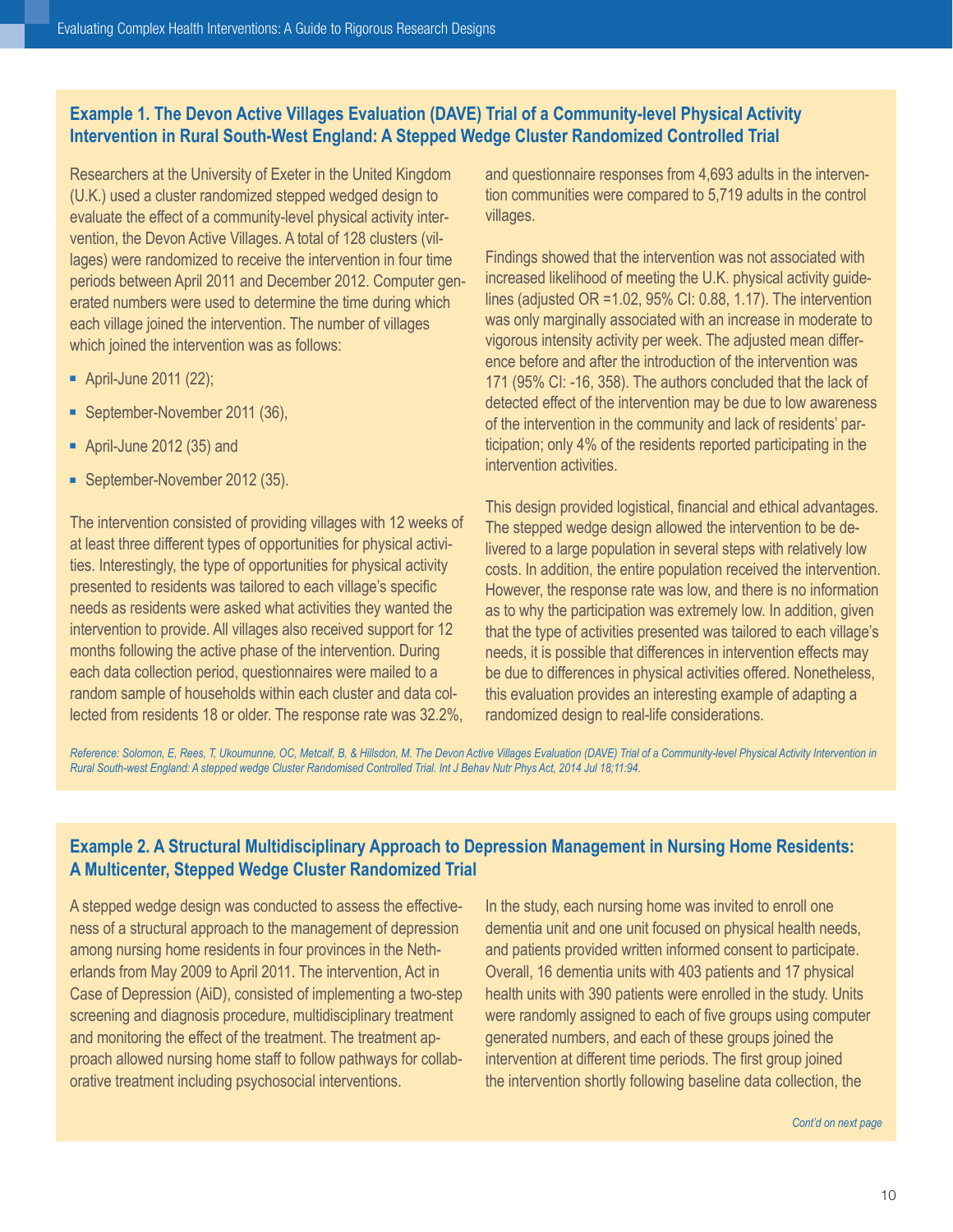# **Example 2. A Structural Multidisciplinary Approach to Depression Management in Nursing Home Residents: A Multicenter, Stepped Wedge Cluster Randomized Trial (Cont'd)**

other groups joined the intervention approximately every four months thereafter. By the end of the study all five groups were in the intervention.

Findings show that the intervention was associated with a decrease in the prevalence of depression in the physical health units –7.3%; 95% CI: –13.7%, –0·9%) but not in dementia units (0.6%; 95% CI: –5.6%, 6.8%). Physical health units had higher adherence to assessment procedures than dementia units (p=0.045), but adherence to treatment did not differ (p=0.745). The authors concluded that while a structural approach to depression management including systematic depression assessment can reduce depression in physical health units, depression screening needs to be addressed in dementia units as these units had lower adherence to screening.

The use of the stepped wedge design made it possible to manage at the beginning of the intervention a smaller number of clusters at a time. In addition, the intervention, which was believed to be more likely to be beneficial than harmful, was not withheld from any participating nursing home patients.

*Reference: Leontjevas, R, Gerritsen, DL, Smalbrugge, M, Teerenstra, S, Vernooij-Dassen, MJ, & Koopmans, RT. A Structural Multidisciplinary Approach to Depression Management in Nursing-Home Residents: A Multicentre, Stepped-Wedge Cluster-Randomised Trial. The Lancet, 2013;381(9885):2255-2264.*

## Key Strengths

- <sup>n</sup> Safety monitoring board can be used to adjudicate if the trial should be terminated early due to clear effectiveness or a low probability that effectiveness will be demonstrated by continuing the trial.
- n Allows the use of a rigorous evaluation design while addressing logistical, political and ethical considerations that might prevent a more traditional RCT.
- Provides an alternative to the traditional RCT approach in situations where the traditional RCT design is not possible or practical, e.g. when individual randomization is not possible or desirable or where all individuals or groups need to receive the intervention.
- Within-cluster effects can be evaluated. Each cluster receives the intervention and is also a control. If there is a significant cluster effect, this increases the power of the evaluation to detect differences compared to a design where clusters are assigned to only a control or intervention group.
- Secular trends can be considered with participants joining intervention groups at different times.
- <sup>n</sup> May have higher enrollment and retention than RCTs, as control clusters know they will ultimately receive intervention.
- Managing a smaller number of clusters at a time in the intervention group might be advantageous from a logistical point of view.
- <sup>n</sup> All participants eventually receive the intervention. There are not ethical issues to withholding the intervention from participants if effectiveness has yet to be established.
- Can examine the importance of the timing and length of the intervention on the outcome of interest.
- Can be used to evaluate barriers to implementation of the intervention and to iteratively improve implementation in subsequent steps.

#### Key Limitations

- $\blacksquare$  If more rapid results are a priority for the funder/key audience, then study duration may be a limitation, as stepped wedge designs can be longer than RCTs, especially if only one or a few clusters can join the intervention at a time.
- n Retention may be lower in control groups that are waiting longer to be part of the intervention than in other groups.
- Preventing contamination between those receiving the intervention and those to receive the intervention may be particularly challenging.
- Initial control group has shorter follow up time.
- $\blacksquare$  It is often difficult to conceal group assignment to clusters. This may be problematic as the estimated effect of the intervention may be overestimated in randomized trials when individuals know whether they are receiving the intervention.
- <sup>n</sup> Requires frequent data collection. This may be problematic if appropriate secondary data sources are absent and primary data collection is required.
- When the same clusters begin as controls and transfer to interventions, it can be challenging to control for the fact that a strong predictor for one cluster at a point in time is its value in the preceding period.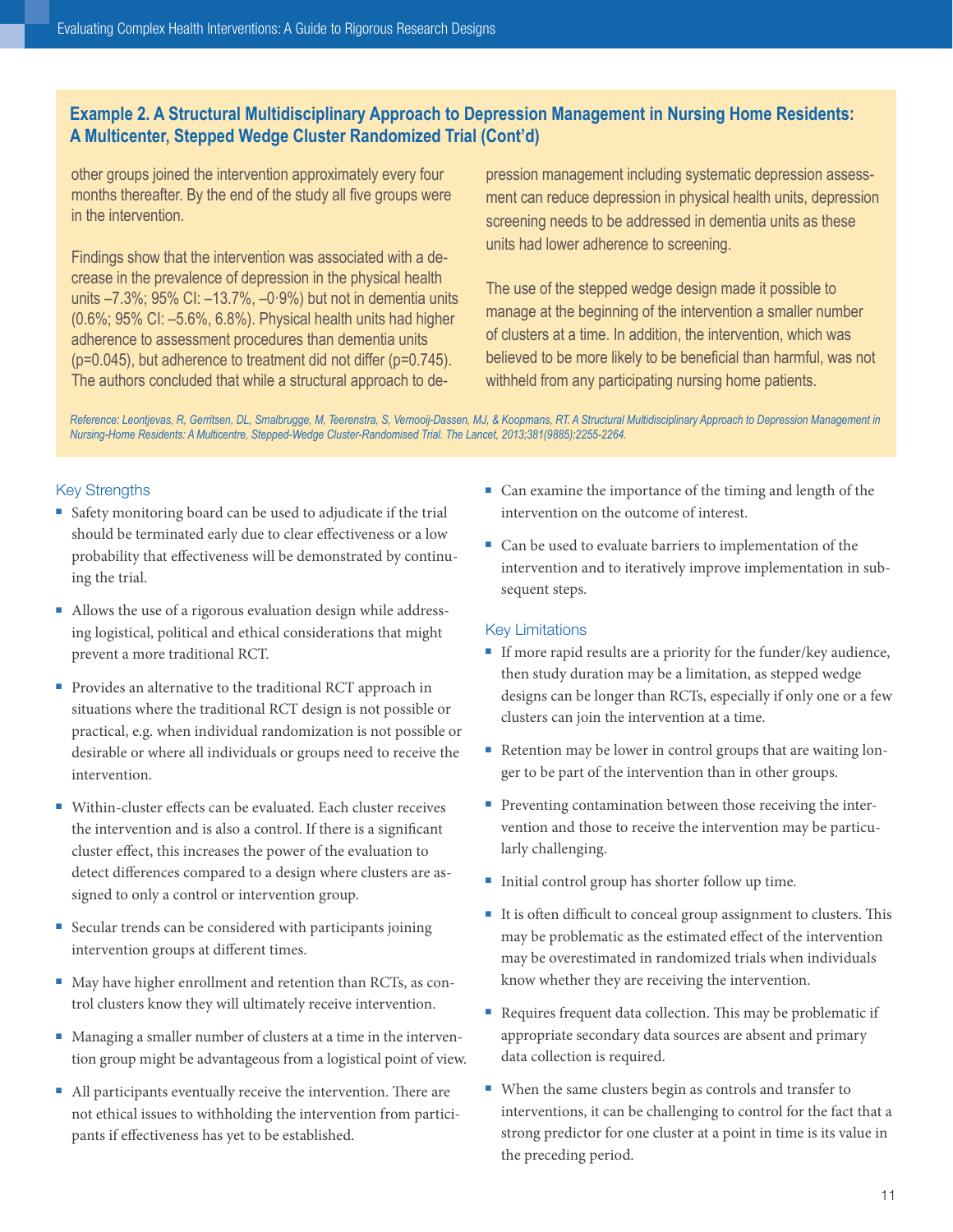- Secular trends in the outcome of interest need to be controlled for in the analysis.
- Requires fewer clusters but more participants than a cluster randomized trial.

#### Timeline and Cost Considerations

- Lengthier than many designs, including RCT.
- Longer duration may require more resources and higher costs; each step may require training and other resources. Primary data collection during each step may also require additional resources.
- <sup>n</sup> Requires a data safety monitoring committee to avoid needlessly prolonging an intervention that is unlikely to be beneficial or prolonging a trial and withholding the intervention from the control group when the intervention is clearly beneficial.

#### Policy Implications and Considerations for Future Use

Although the stepped wedge design offers a pragmatic and often more ethical and logistically easier option for evaluating complex interventions, its use still requires careful consideration. Along with its increased use, there has been increasing controversy surrounding the use of stepped wedge designs. Concerns have been raised regarding the longer duration of the study and lack of the control group over the entire duration of the evaluation for interventions that have not been demonstrated as effective. There has also been increased discussion about the relative advantages of the stepped wedge versus traditional randomized control trials in terms of power. Recent publications have reported that the relative power of the stepped wedge design and RCT depend on the value of the intracluster correlations (the degree to which individuals within a cluster resemble each other in terms of the outcome of interest). The stepped wedge design is therefore believed to be more efficient for studies with process indicators while randomized clinical trials are more efficient for clinical outcomes.

In addition, the duration of the evaluation should be carefully considered. A review of published stepped wedge designs showed that 52% of those published did not report a significant effect on the key outcomes of interest. The authors argued that although it is possible that these studies and evaluations may not have had enough power to detect a difference, the lack of detected effect may be due to insufficient study durations.

Furthermore, given that all participants are to receive the intervention, some have stressed the importance of conducting intermittent analyses during the course of the study to determine whether the study should be stopped early. Despite all these concerns, it has been argued that the stepped wedge design remains an important option in the evaluation of health interventions, including complex interventions, as this design may be preferable to the alternative, which would be the absence of randomization.

#### References and Further Reading

Beard, E, Lewis, J, Copas, A, Davey, C, Osrin, D, Baio G et al. Stepped Wedge Randomised Controlled Trials: Systematic Review of Studies Published Between 2010 and 2014. Trials, 2015;16:353.

Campbell, MK, Fayers, PM, & Grimshaw, JM. Determinants of the Intracluster Correlation Coefficient in Cluster Randomized Trials: The Case of Implementation Research. Clin Trials, 2005;2:99–107.

Cousens, S, Hargreaves, J, Bonell, C, Armstrong, B, Thomas, J, Kirkwood, BR et al. Alternatives to Randomisation in the Evaluation of Public-health Interventions: Statistical Analysis and Causal Inference. J Epidemiol Community Health, 2011 Jul;65(7):576-81.

de Hoop, E, van der Tweel, I, van der Graaf, R, Moons, KG, van Delden, JJ, Reitsma et al. The Need to Balance Merits and Limitations from Different Disciplines When Considering the Stepped Wedge Cluster Randomized Trial Design. BMC Med Res Methodol, 2015;15:93.

Donner, A. An Empirical Study of Cluster Randomization. Int J Epidemiol, 1982;11:283–286.

Fan, E, Laupacis, A, Pronovost, P, Guyatt, GH, & Needham, DM. How to Use an Article About Quality Improvement, JAMA 2010;304:2279–87.

Handley, MA, Schillinger, D, & Shiboski, S. Quasi-Experimental Designs in Practicebased Research Settings: Design and Implementation Considerations. J Am Board Fam Med, September-October 2011;24:589-596.

Hemming, K, Haines, TP, Chilton, PJ, Girling, AJ, & Lilford, RJ. The Stepped Wedge Cluster Randomised Trial: Rationale, Design, Analysis, and Reporting. BMJ, 2015;350:h391.

Hemming, K, Girling, A, Martin, J, & Bond, SJ. Stepped Wedge Cluster Randomized Trials Are Efficient and Provide a Method of Evaluation Without Which Some Interventions Would Not be Evaluated. J Clin Epidemiol, 2013;66(9):1058–9.

Keriel-Gascou, M, Buchet-Poyau, K, Rabilloud, M, Duclos, A, & Colin, C. A Stepped Wedge Cluster Randomized Trial is Preferable for Assessing Complex Health Interventions. J Clin Epidemiol, 2014;67(7):831–3.

Kotz, D, Spigt, M, Arts, ICW, Crutzen, R, & Viechtbauer, W. Researchers Should Convince Policy Makers to Perform a Classic Cluster Randomized Controlled Trial Instead of a Stepped Wedge Design When an Intervention is Rolled Out. J Clin Epidemiol, 2012 Dec;65(12):1255-6.

Li, F, & Frangakis, CE. Designs in Partially Controlled Studies: Messages from a Review. Stat Methods Med Res, 2005;14:417–31.

Mdege, ND, Man, MS, Taylor (nee Brown), CA, & Torgerson, DJ. Systematic Review of Stepped Wedge Cluster Randomized Trials Shows That Design is Particularly Used to Evaluate Interventions During Routine Implementation. J Clin Epidemiol, 2011;64:936–48.

Mdege, ND, Man, MS, Taylor (nee Brown), CA, & Torgerson, DJ. There Are Some Circumstances Where the Stepped-wedge Cluster Randomized Trial is Preferable to the Alternative: No Randomized Trial at All. Response to the Commentary by Kotz and Colleagues. J Clin Epidemiol, 2012;65(12):1253–4.

Michael, G, Wason, JM, & Mander, AP. Stepped Wedge Cluster Randomized Controlled Trial Designs: A Review of Reporting Quality and Design Features. Trials, 2017 Jan 21;18(1):33.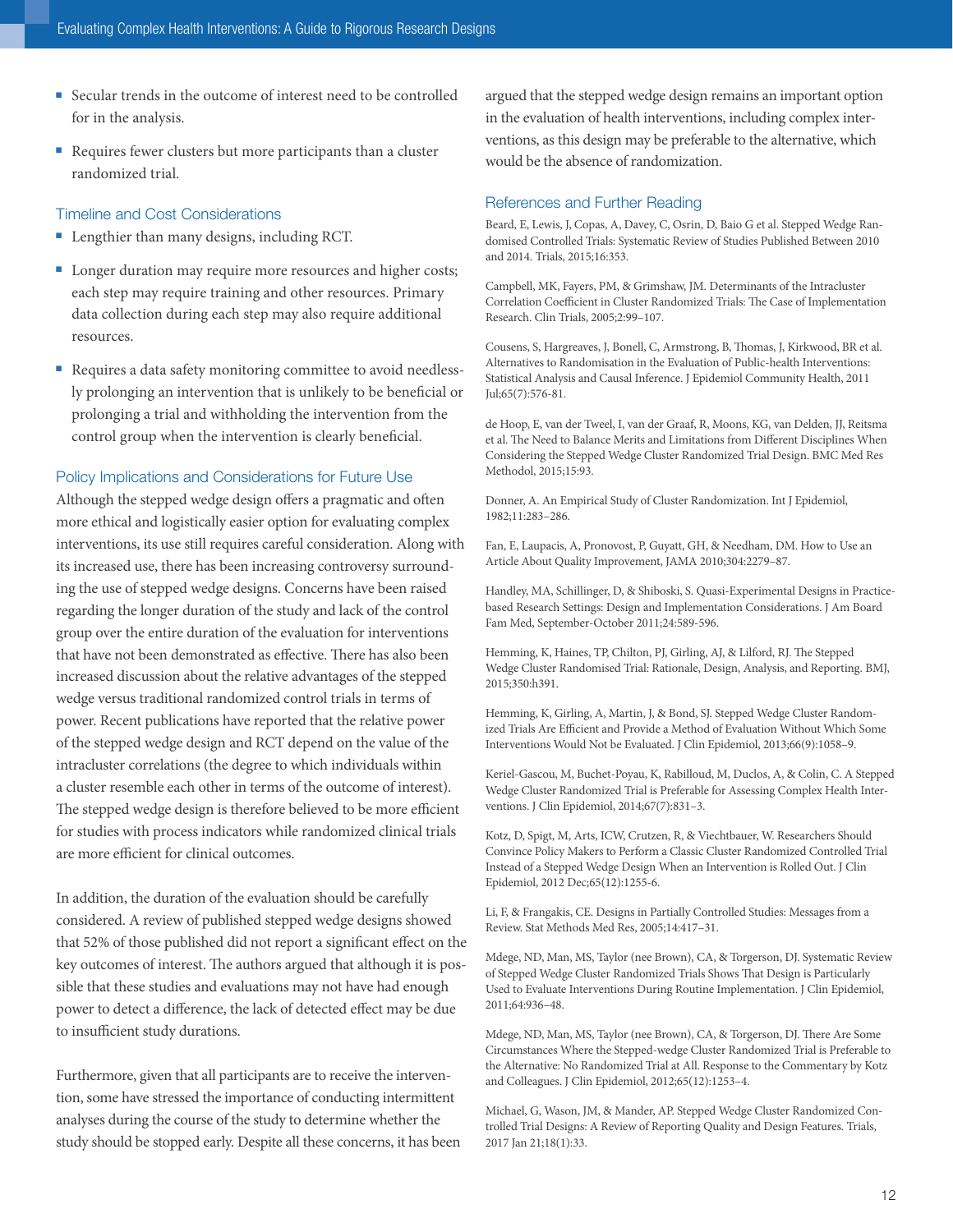# <span id="page-14-0"></span>Quasi-experimental Designs

## Interrupted Time Series Design

Interrupted time series (ITS) studies, a type of quasi-experimental design, are increasingly being used to evaluate the effectiveness of population-level health interventions. This design can be used when it is not considered possible to allocate the intervention randomly. Repeated data are collected over a series of time periods prior, during and after the introduction of an intervention. With sufficient collection of data over time, this can allow for simple pre-post test comparisons, and can allow for these comparisons to be adjusted for potential secular trends in the data before and after the introduction of the intervention (Figure 4).

This design is often used when the intervention is expected to have relatively quick and distinct effect, e.g. the uptake of health insurance. The design can focus on the introduction of an intervention in a single or group of settings, although is stronger when compared to changes in settings where the intervention was not introduced. To limit bias and confounding, *matching* of the comparator sites with the intervention sites, according to pre-specified patient and organizational characteristics, can be used. However, appropriate matching can often be hard to do, particularly when large scale interventions are being evaluated and it is hard to completely prevent exposure to the change amongst possible comparator sites.



## **Figure 4. Illustration of a Generic Interrupted Time Series Design**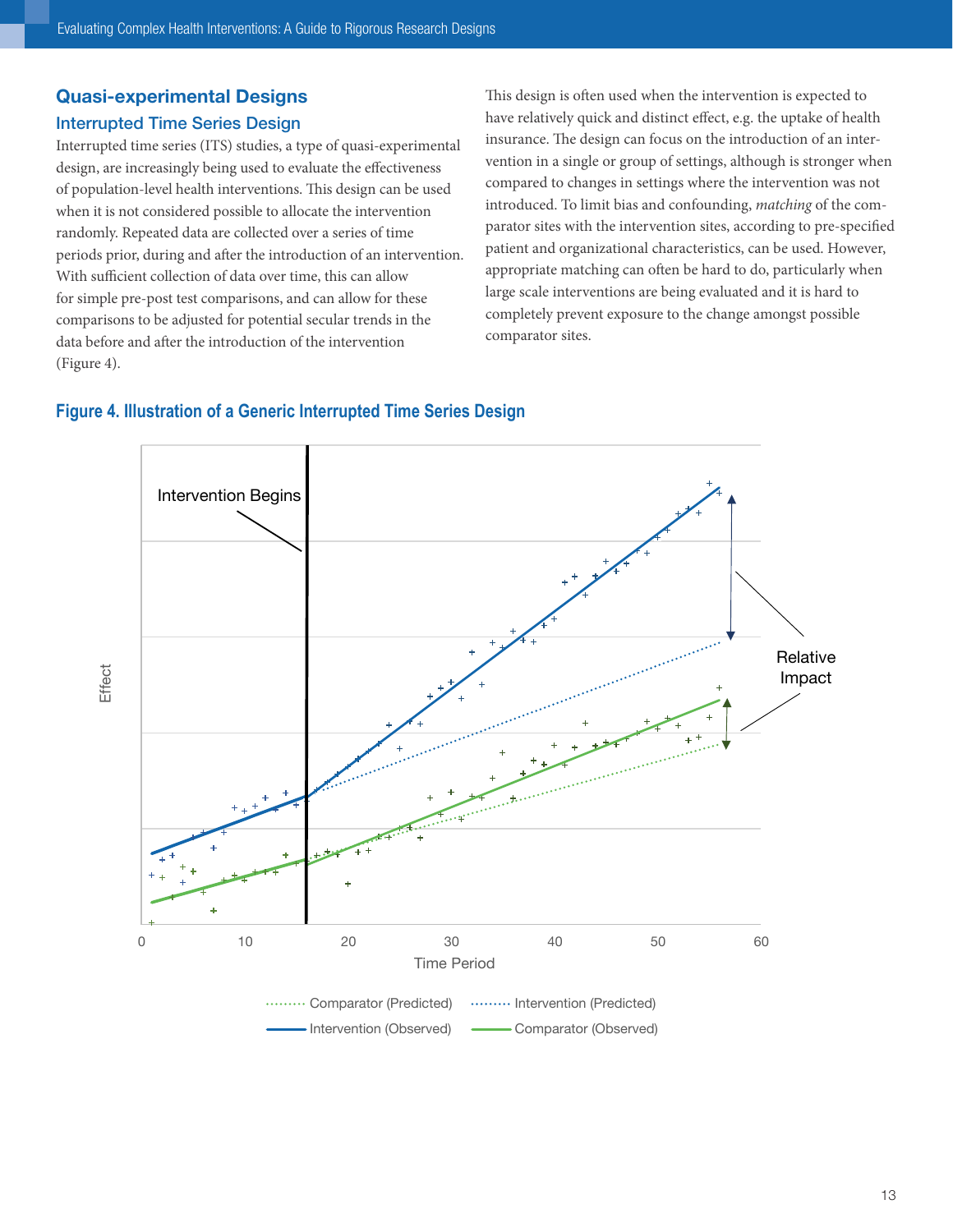Evaluating Complex Health Interventions: A Guide to Rigorous Research Designs

# **Example 1. Opioid Overdose Rates and Implementation of Overdose Education and Nasal Naloxone Distribution in Massachusetts: Interrupted Time Series Analysis**

The overdose education and nasal naloxone distribution (OEND) program was introduced in Massachusetts in 2006 and was implemented among opioid users, their friends, families and related care staff. The investigators conducted an interrupted time series analysis to evaluate the impact of the OEND program on opioid-related mortality and acute care use in Massachusetts. The study used data on opioid-related mortality and acute care utilization from 19 Massachusetts communities from 2002 to 2009. The 19 communities were assigned to groups indicating no implementation, low enrollment and high enrollment in OEND. The investigators compared rates of opioid-related mortality and acute care utilization across the three groups, taking account of trends, prior to the introduction of OEND in 2006.

They found, relative to communities with no implementation, decreased opioid related mortality in low (adjusted ratio 0.75, 95%

CI: 0.57, 0.91) and high enrollment communities (0.54, 95% CI: 0.39, 0.76). They found no significant difference in acute care utilization across the three groups. The investigators concluded that OEND is an effective intervention.

The assignment and uptake of the OEND program in these Massachusetts communities was not done on a randomized basis, meaning an observational study of some form was required. The investigators were able to make use of existing longitudinal outcomes related data from 2002 to 2009, covering the period before and after introduction of the program. By assigning the communities into no, low and high enrollment, the investigators were able to form reasonable comparator groups with which to assess changes in outcomes over time, and in particular prior to and after introduction of the program.

*Reference: Walley, AY, Xuan, Z, Hackman, HH, Quinn, E, Doe-Simkins, M, Sorensen-Alawad, A et al. Opioid Overdose Rates and Implementation of Overdose Education and Nasal Naloxone Distribution in Massachusetts: Interrupted Time Series Analysis. BMJ, 2013 Jan 31;346:f174.*

# **Example 2. Association Between Hospital Penalty Status Under the Hospital Readmission Reduction Program and Readmission Rates for Target and Non-target Conditions**

As part of the Hospital Readmission Reduction Program (HRRP), in October 2012 financial penalties were imposed on hospitals with higher than expected readmissions for Medicare beneficiaries with acute myocardial infarction (AMI), congestive heart failure (CHF) and pneumonia. To assess the impact of the HRRP, the investigators used an interrupted time series analysis design to compare trends in readmission rates between hospitals subject to and those not subject to the penalty for programspecific and additional conditions.

The investigators used data on 48,137,102 hospitalizations of 20,351,161 Medicare beneficiaries admitted between January 2008 and June 2015. They identified 2,214 hospitals subject to a penalty and 1,283 not subject. The investigators identified three time periods:

- **EXTERP** before announcement of the HRRP (January 2008 to March 2010),
- $\blacksquare$  after announcement to implementation of the HRRP (March 2010 to October 2012) and

n after implementation of the HRRP (October 2012 to June 2015).

Before announcement of the HRRP, the investigators found that, across all hospitals, readmission rates were stable, with the exception of AMI, which reduced in nonpenalty hospitals. After the HRRP was announced, readmission rates declined more rapidly in all conditions studied in hospitals later subject to penalties relative to those not penalized, and this reduction was significantly greater in program-specific conditions (i.e. AMI, pneumonia and CHF). After implementation of the HRRP, the investigators found the rate of change for readmission rates plateaued for all conditions, with the exception of pneumonia which reduced in nonpenalty hospitals.

The investigators concluded that the HRRP was associated with greater reductions in readmission rates in penalized hospitals relative to nonpenalized hospitals. Moreover, within penalized hospitals, they also concluded that the reductions were greater among program specific conditions, relative to other conditions.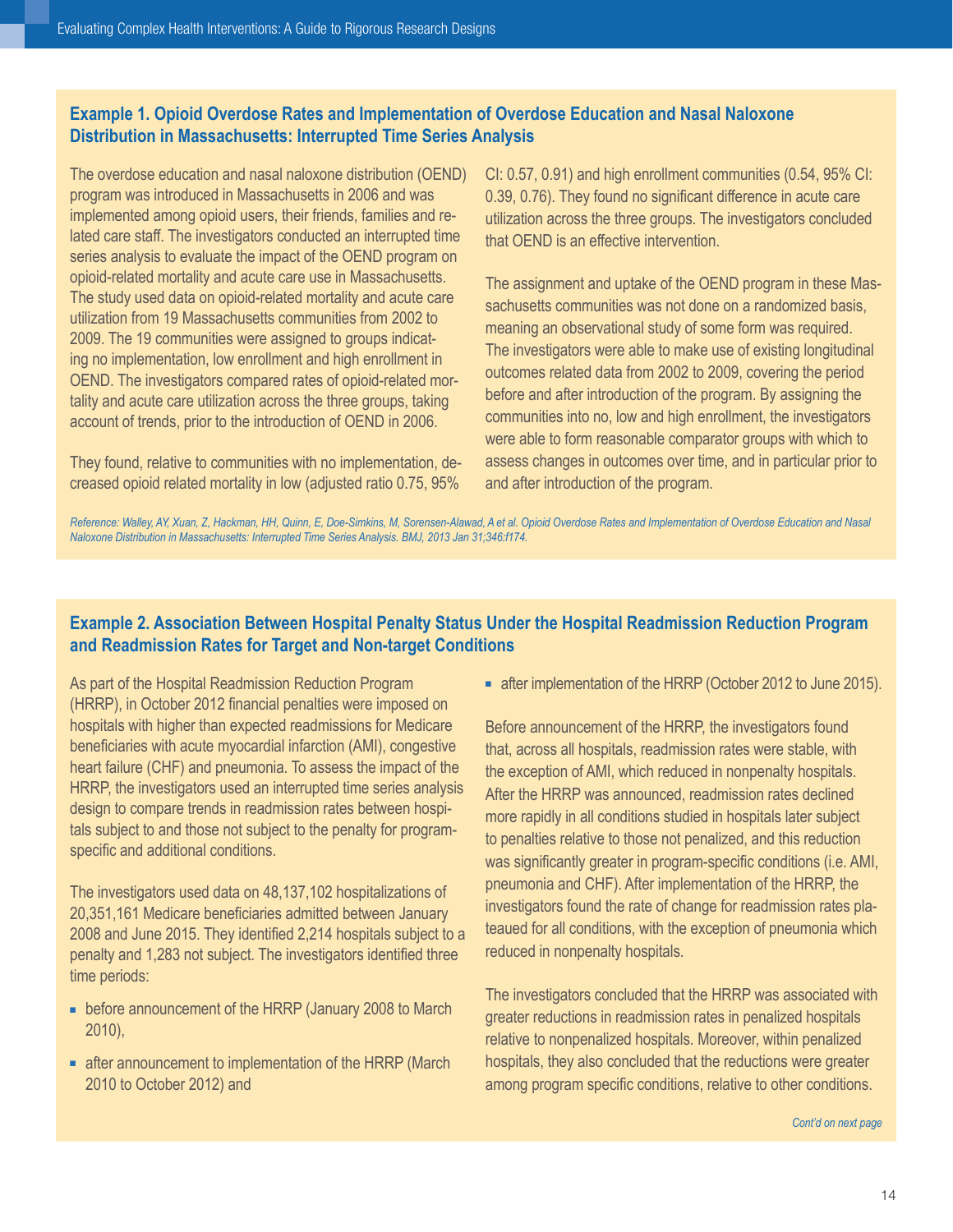Evaluating Complex Health Interventions: A Guide to Rigorous Research Designs

## **Example 2. Association Between Hospital Penalty Status Under the Hospital Readmission Reduction Program and Readmission Rates for Target and Non-target Conditions (Cont'd)**

The assignment of the hospitals to the penalty and nonpenalty groups was not randomized, meaning that a quasi-experimental design was required. The investigators were able to make use of longitudinal readmissions data from 2008 to 2015, covering a period before, and after introduction of the HRRP. In this study, whether the hospitals were in the penalty or nonpenalty group was related with the readmission outcome of interest. This might cause some to question whether bias occurred due to 'regres-

sion towards the mean', which occurs when a group is mistakenly identified as having high values of an outcome at an initial time point, whereas in fact the values are consistent with random variation. When observed over time, these outcomes are likely to reduce closer to the overall mean – hence 'regression to the mean'. However, the use of three time periods, and comparison of non-program specific conditions reduces the likelihood this source of bias occurred.

*Reference: Desai, NR, Ross, JS, Kwon, JY, Herrin, J, Dharmarajan, K, Bernheim, SM et al. Association Between Hospital Penalty Status Under the Hospital Readmission Reduction Program and Readmission Rates for Target and Nontarget Conditions. JAMA, 2016 Dec 27;316(24):2647-56.*

#### Key Strengths

- Takes into account underlying trends in the data–can examine trend before, during and after an intervention.
- With appropriate comparator groups, it can provide a strong quasi-experimental alternative to randomization.
- Can assess effect size, speed and sustainability of the intervention over time.
- Can provide an intuitive visual display of changes over time.

### Key Limitations

- $\blacksquare$  There can be challenges in identifying comparator groups that provide comparable data.
- <sup>n</sup> It may be difficult to collect sufficient data points before and after the intervention to be able to detect a change in slope.
- Does not negate other events occurring at the same time as intervention.
- <sup>n</sup> When using regression models, values towards the minimum and maximum range of the distribution exert the highest influence on the estimates provided. Interrupted time-series analysis creates a series of models, for each time period. In this situation, within each model, the maximum and minimum values lie at the start and end of the time periods, for example when an intervention starts. Consequently, the results of interrupted time series can be very sensitive to values at the start and end of time periods.
- <sup>n</sup> The use of one data point, per time period means that adjusting for patient-level characteristics can be challenging. Often, a two-stage process has to be undertaken, where the analysis attempts to adjust for patient characteristics in the first step, and adjusted estimates are plotted over time, to form the timeseries. This can limit the ability to fully understand the interaction of patient characteristics over time.

#### Timeline and Cost Considerations

- The requirement for multiple data points over time, before and after the intervention will:
	- Increase the resources required for data collection.
	- Increase the duration from when the intervention was administered to when the analysis will be undertaken and the results will be available.

#### Policy Implications and Considerations for Future Use

The interrupted time series design can align well with the evaluation of policy initiatives, especially when policies are introduced at a well-defined time point. In addition, as long as sufficient data exist or can be easily collected, questions relating to how long it takes for a policy to begin to achieve measurable impact can also be assessed. When stable aggregate-level data are available over time, population-level impact estimates can also be derived.

## The interrupted time series design can allow for **exploration** of variation at the site level.

As with many study designs, considerations for wider policy implications need to take account how the intervention of interest interacted with a range of inner and outer contextual factors within the study setting, and how the intervention may interact with the context of new settings where it will be considered for further use. The interrupted time series design can allow for exploration of variation at the site level, but is more limited at the individual level, for example, by age, gender, ethnicity, income. Policymakers will need to account for such issues when making decisions on the results.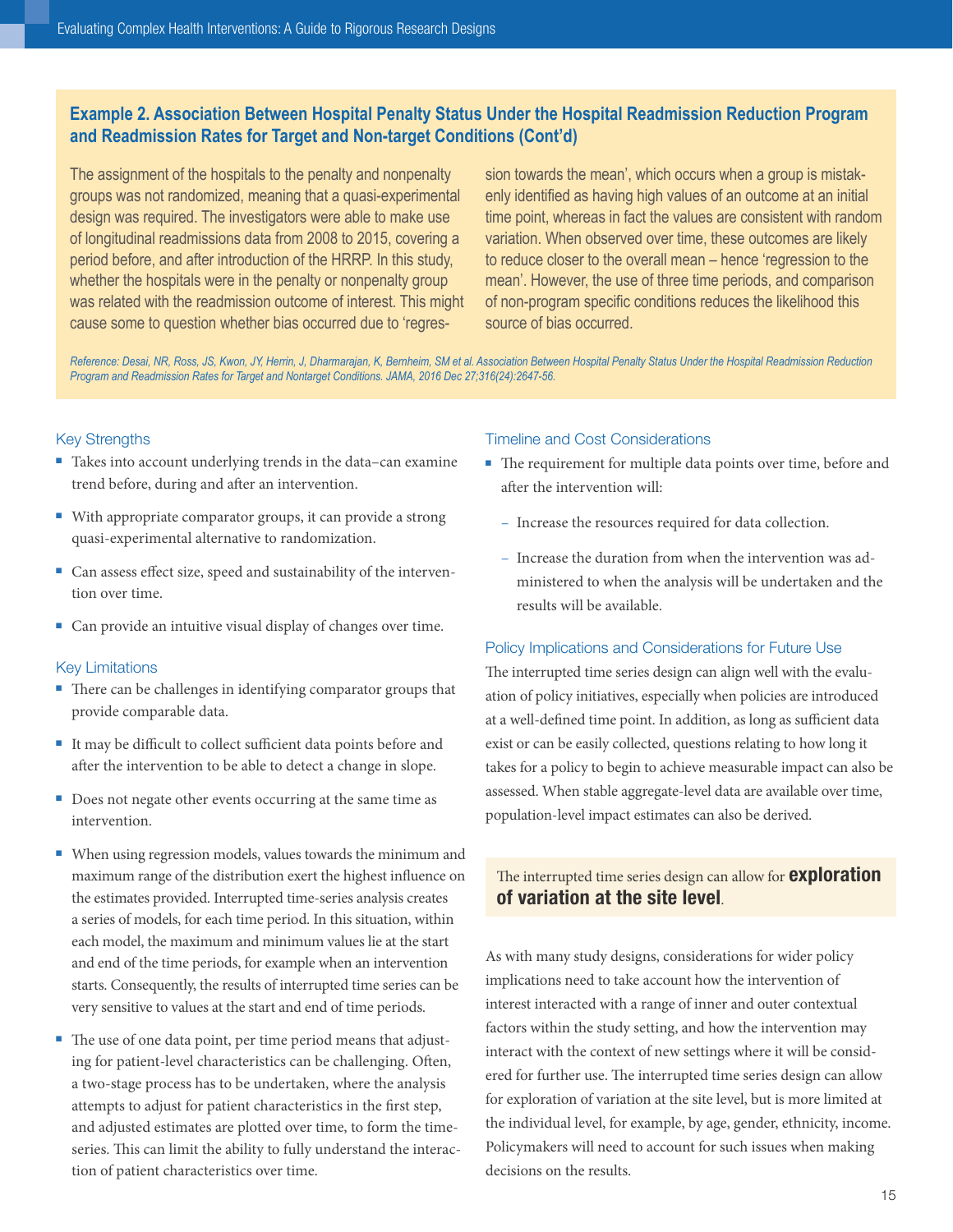### <span id="page-17-0"></span>References and Further Reading

Bernal, JL, Cummins, S, & Gasparrini, A. Interrupted Time Series Regression for the Evaluation of Public Health Interventions: A Tutorial. International Journal of Epidemiology, 2016 Jun 9:dyw098.

Kontopantelis, E, Doran, T, Springate, DA, Buchan, I, & Reeves D. Regression Based Quasi-experimental Approach When Randomisation is Not an Option: Interrupted Time Series Analysis. BMJ, 2015 Jun 9;350:h2750.

Shadish, W, Cook, T, & Campbell, D. Experimental and Quasi-Experimental Designs for Generalized Causal Inference. Boston, MA: Houghton Mifflin, 2002.

## Controlled Before and After Design

Controlled before and after designs in the context of evaluating an intervention often compare the impact of an intervention that has been introduced in one or more settings or populations with selected settings or populations where it has not been introduced. This quasi-experimental design is used when it is not considered possible to allocate the intervention randomly. Studies compare outcomes in the intervention group, with those from a comparator group before and after the introduction of the intervention.

A variety of approaches can be used to adjust for potential confounding and bias, such as variation in patient and organizational factors likely to influence outcomes (Figure 5). These include *matching* the comparator sites with the intervention sites, so that they are similar in terms of patient or organizational factors that may impact on outcomes. Additionally, *risk-adjustment* or multiple regression techniques can be used to adjust the results for patient and organizational characteristics likely to influence the outcomes. Finally *propensity scoring*, can be applied to weight the data in a way that approximates samples with similar patient characteristics in the intervention and comparator groups.

In addition, a difference in difference approach is frequently used. Here, pre-intervention and post-intervention data on the outcome of interest are collected from the intervention and comparison groups. The difference between the two groups, pre-and postintervention, can provide a relative estimate of the impact of the intervention.



## **Figure 5. Illustration of a Generic Controlled Before and After Design**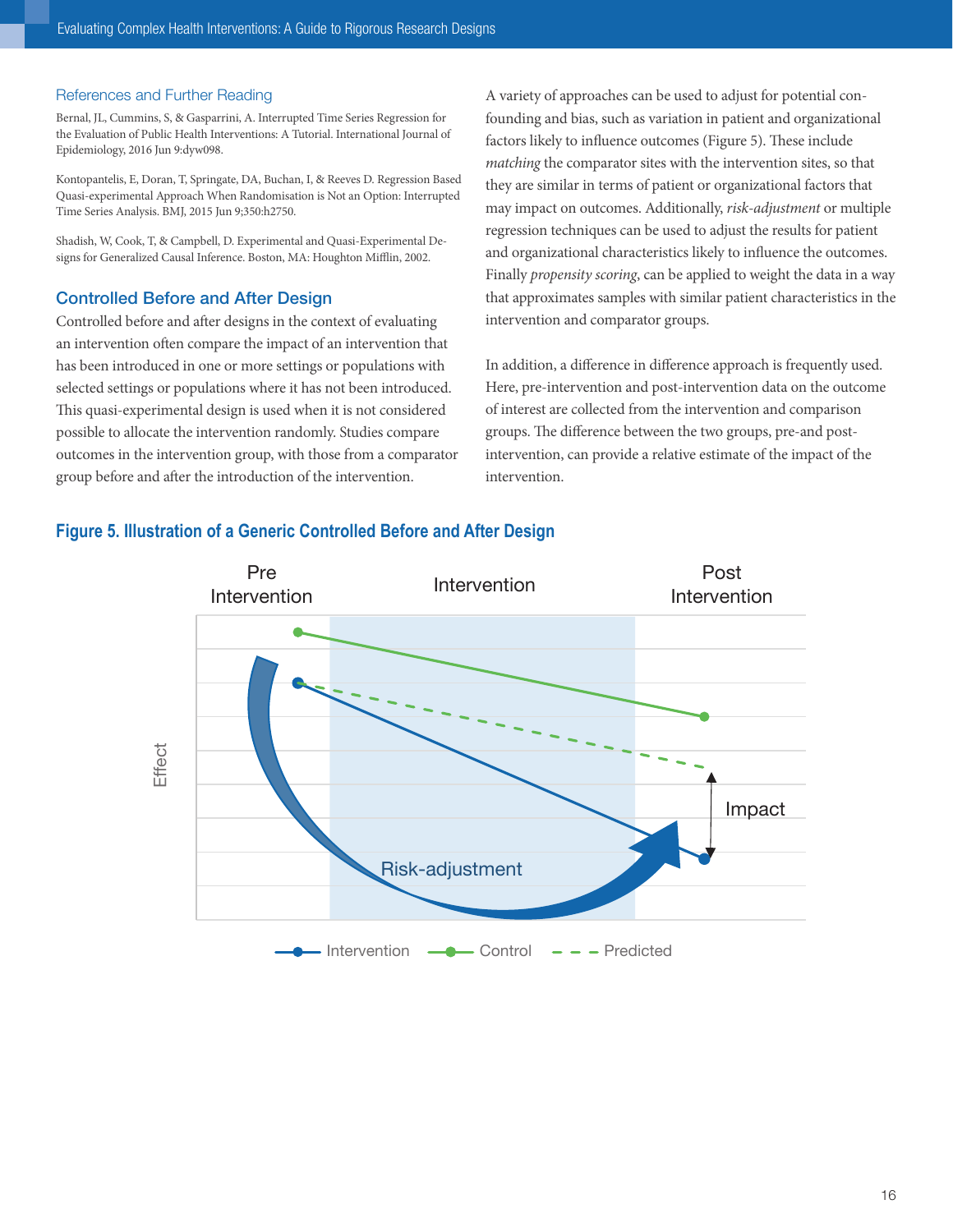# **Example 1. Multiple Component Patient Safety Intervention in English Hospitals: Controlled Evaluation of Second Phase**

A controlled before and after study was used to evaluate the impact of a patient safety initiative in English hospitals. The study aimed to evaluate the impact of the Safer Patient Initiative in nine hospitals in 2007 on hand hygiene, adverse events, mortality, including mortality in intensive care, patient satisfaction and rates of hospital acquired infection.

The investigators identified a sample of matched control organizations to be used as comparators and determined that the intervention activities took place between 2007 and 2008. For the primary outcomes, they collected data before and after the intervention. This allowed the investigators to undertake a series of difference in difference analyses across the outcome measures.

Overall, they found a number of outcomes had improved in the intervention group between the pre-and post-intervention period. However, they also found that outcomes had improved in the control group. For example, for patient satisfaction, for the

question "Overall, how would you rate the care you received?" respondents scored 80 pre-intervention, increasing to 84 postintervention. In the control group, respondents' scores increased from 82 to 85, resulting in a difference in difference estimate of 1 (95% CI: -1, 3; p=0.292), suggesting no relative improvement in the intervention group.

The investigators concluded that although a number of outcomes were improving, the incremental impact of the initiative did not result in significant additional relative improvement.

The allocation of the intervention to sites was based on nonrandom selection criteria organized by the funder. Consequently, an observational approach was necessary. The selection of comparator sites and the use of data collected before, during and after introduction of the initiative allowed the investigators to estimate what was likely to happen without the introduction of the initiative.

*Reference: Benning, A, Dixon-Woods, M, Nwulu, U, Ghaleb, M, Dawson, J, Barber, N et al. Multiple Component Patient Safety Intervention in English Hospitals: Controlled Evaluation of Second Phase. BMJ, 2011 Feb 3;342:d199.*

# **Example 2. The Impact of Green House Adoption on Medicare Spending and Utilization**

Following the passage of the Affordable Care Act, interest has grown in understanding the impact of a variety of nursing home delivery models. In this study, the investigators aimed to understand the impact of a specific model – the Green House (GH) on Medicare spending and utilization. The investigators described Green House as a culture change initiative that aims to offer a person-centered model of care. They described the three core tenets of the GH model as 1) consisting of small homes with 8–12 residents 2) empowering residents with greater control over their lives and care 3) eliminating the hierarchical nurse staffing structure often found in traditional nursing homes.

The investigators used data from Medicare claims and enrollment data from 2005 through 2010 and a resident-level assessment data set to estimate the impact of GH on Medicare acute hospital, other hospital, skilled nursing facility, and hospice spending and utilization.

The investigators identified 15 nursing homes that adopted the GH model and identified a group of 223 matched nursing homes that did not adopt the GH model. The matching was done by

identifying nursing homes similar to each of the 15 receiving the intervention, according to 12 organizational factors, including ownership type, size and rural/urban location.

In the resulting dataset, comprising the 15 GH intervention nursing homes and 223 matched nursing homes, the investigators then applied a propensity scoring approach to weight the data in the subsequent analysis in a way that approximated intervention and comparison groups, with similar organizational characteristics.

The investigators applied a difference in difference approach to create a number of models comparing Medicare spending and utilization between GH intervention and comparator groups in the time period prior to introduction of the GH model relative to the time period post introduction. Overall the investigators did not detect any impact on Medicare spending and utilization in the GH intervention relative to the comparator groups. A subanalysis revealed some savings within 12 nursing homes that had introduced the GH model sooner than three who had introduced it later.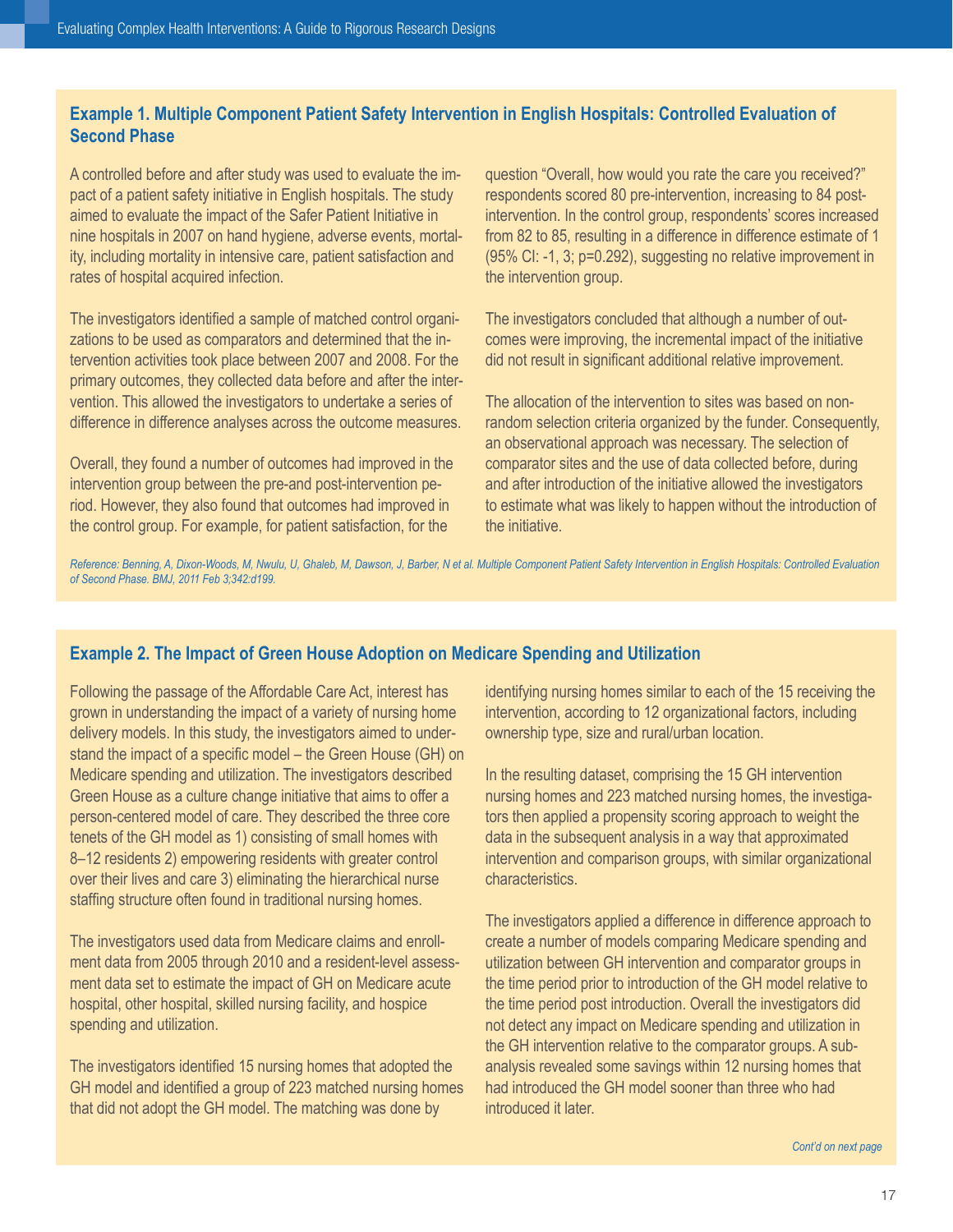## <span id="page-19-0"></span>**Example 2. The Impact of Green House Adoption on Medicare Spending and Utilization (Cont'd)**

The investigators concluded that the nursing homes that adopted the GH model did not realize Medicare savings and suggested new approaches to align financial incentives may be required.

The investigators were not able to use randomization in their study design. Here they attempted to reduce bias and confounding by using a series of statistical approaches. First they identified a comparator group with similar organizational characteristics as the intervention group. Then they attempted to reduce bias and confounding at the patient-level by weighting the data according to a propensity scoring approach.

*Reference: Grabowski, DC, Afendulis, CC, Caudry, DJ, O'Malley, AJ, & Kemper, P. The Impact of Green House Adoption on Medicare Spending and Utilization. Health Services Research, 2016 Feb 1;51(S1):433-53.*

#### Key Strengths

- n Not subject to ethical and practical constraints of randomization.
- Can be used in situations where it may not be possible to randomly assign the intervention.

#### Key Limitations

- The design is susceptible to bias and confounding which can be difficult or impossible to mitigate completely.
- <sup>n</sup> Many factors may influence exposure to "intervention" or "control" group. These unobserved/unmeasured factors may be associated with the outcome of interest, leading to a biased estimate of the impact of the intervention.
- The reliance on existing data means that investigators may not have all needed data for the analyses.

#### Timeline and Cost Considerations

- Collecting data from comparator sites that are not part of the intervention will result in additional expenditure, unless the design uses existing, secondary data sources.
- <sup>n</sup> The need to statistically adjust for bias is likely to increase the required sample size and thus the evaluation budget.

#### Policy Implications and Considerations for Future Use

Controlled before and after evaluation designs offer the potential to assess the impact of interventions or programs prospectively, when the option of randomization is not available. Care is required to select comparator groups to minimize confounding due to differences in case mix and wider contextual factors. Similarly, even when comparator groups appear to be well-matched, care will also be required when undertaking case mix adjustment of the outcome measures.

Quasi-experimental designs such as controlled before after designs are considered less robust than randomized studies by many in the health services research community. However, they can provide informative estimates of the impact of a program or initiative, and in turn, can provide valuable evidence to inform future policy decisions. As with many designs, considerations for wider policy implications need to take account of how the intervention of interest interacted with a range of inner and outer contextual issues within the study setting, and how it may interact with the context of settings where it may be used.

#### References and Further Reading

Austin, PC. An Introduction to Propensity Score Methods for Reducing the Effects of Confounding in Observational Studies. Multivariate Behavioral Research, 2011 May 31;46(3):399-424.

Eccles, M, Grimshaw, J, Campbell, M, & Ramsay, C. Research Designs for Studies Evaluating the Effectiveness of Change and Improvement Strategies. Quality and Safety in Health Care, 2003;12:47-52.

Iezzoni, LI. Risk Adjustment for Measuring Healthcare Outcomes, 4th ed. Health Administration Press, 1997.

#### Regression Discontinuity Design

Regression discontinuity is a quasi-experimental design, increasingly used to assess policies or initiatives where inclusion in them is based on a cut-off in a continuous variable, for example the age of the person. The idea is that those people just below the cut off, and not included in the intervention, will be similar to those people just above the cut off, and included in the intervention. This level of similarity is considered good enough to allow those not included to act as a counter-factual to those included. Comparing subsequent outcomes between the two groups allows for an estimate of the relative impact of the policy or intervention (Figure 6).

Regression models statistically estimate the relationship between an outcome of interest and an independent variable holding other factors included in the model constant. At a high level, for an outcome of interest, regression techniques are used to model relationships in the data related to the variable used as a cut-off. The model is then used to predict likely outcomes above the cut-off. Differences in what was predicted by the regression model with the observed data from those just above the cut-off are used to provide an estimate of the impact of the policy or initiative.

Regression discontinuity was applied first in the 1960s by Thistlethwaite and Campbell to evaluate scholarship programs.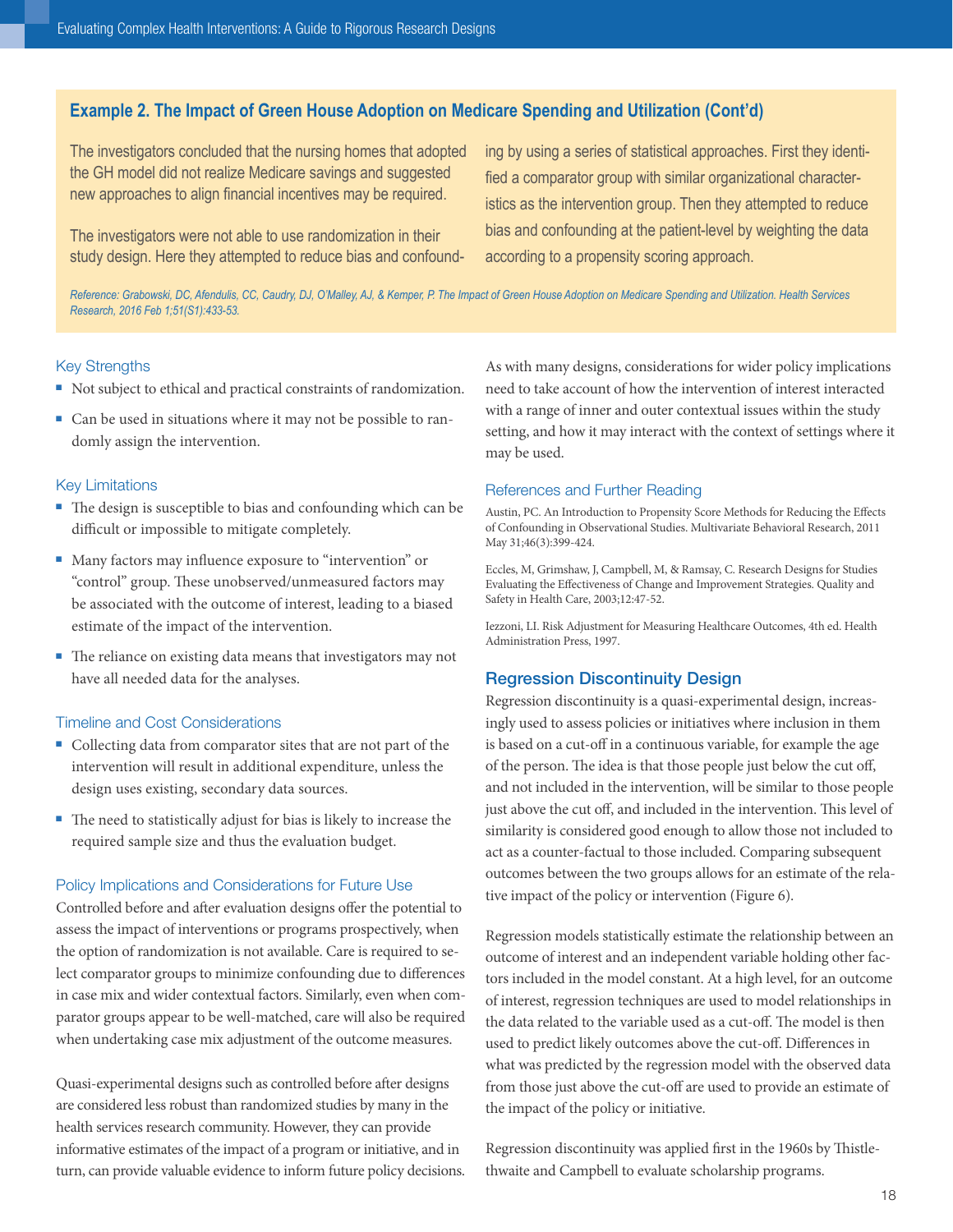

## **Figure 6. Illustration of a Generic Regression Discontinuity Design**

## **Example 1. Effects of the Minimum Legal Drinking Age on Alcohol-Related Health Service Use in Hospital Settings in Ontario: A Regression–Discontinuity Approach**

In Ontario, Canada, the minimum legal drinking age is 19 years. In this study, the investigators aimed to contribute to the policy evidence base by assessing the impact of the minimum legal drinking age (MLDA) legislation on alcohol related harm. They used a regression discontinuity design to compare youth just below the MLDA cut-off of 19 years, with youth just above this cut off.

They used data from all inpatient and emergency department events from 2002 to 2007, for patients aged 16 to 22 years. They selected patients presenting with a primary diagnosis of appendicitis as the control condition. To assess alcohol-related conditions, they used alcohol-use disorders, external injuries, suicides related to alcohol, suicides broadly defined, motor vehicle accidents and assault.

The investigators created age-groups based on the year and month of birth, to create a variable indicating months from the MLDA cut off of 19 years. For each outcome, the investigators applied a series of regression models using a variety of techniques to identify the best fitting model, including a variety of linear and non-linear approaches. The investigators applied what are increasingly becoming standard approaches to explore model-fit and sensitivity analysis.

Examining the coefficients of the regression models, the investigators found that compared to youth slightly below the MLDA, those just above had 10.8% (p=0.048) more alcohol-related inpatient and emergency department events and 51.8% (p=0.01) more alcohol-associated suicides.

The investigators concluded that young adults who gained legal access to alcohol used more hospital care for a variety of alcohol related issues. Moreover, they suggested the regression discontinuity design could be used by investigators to assess the impact of the minimum drinking age on additional health outcomes. In addition, they suggested the estimate of impact could also be used as the basis of a cost-benefit analysis, and by extension to cost-effectiveness analysis.

In this study, a population-wide policy had been enacted, which was specific to a particular sub-population. This resulted in no option to randomize individuals or sites, and no option to identify a contemporaneous independent comparator group. The regression discontinuity design allowed for the identification of a 'good enough' counterfactual. The regression analysis, although complex in execution, provided a means to compare observed outcomes against a reasonable predictor of outcomes.

Reference: Callaghan, RC, Sanches, M, Gatley, JM, & Cunningham, JK. Effects of the Minimum Legal Drinking Age on Alcohol-Related Health Service Use in Hospital Settings in *Ontario: A Regression–Discontinuity Approach. American Journal of Public Health, 2013 Dec;103(12):2284-91.*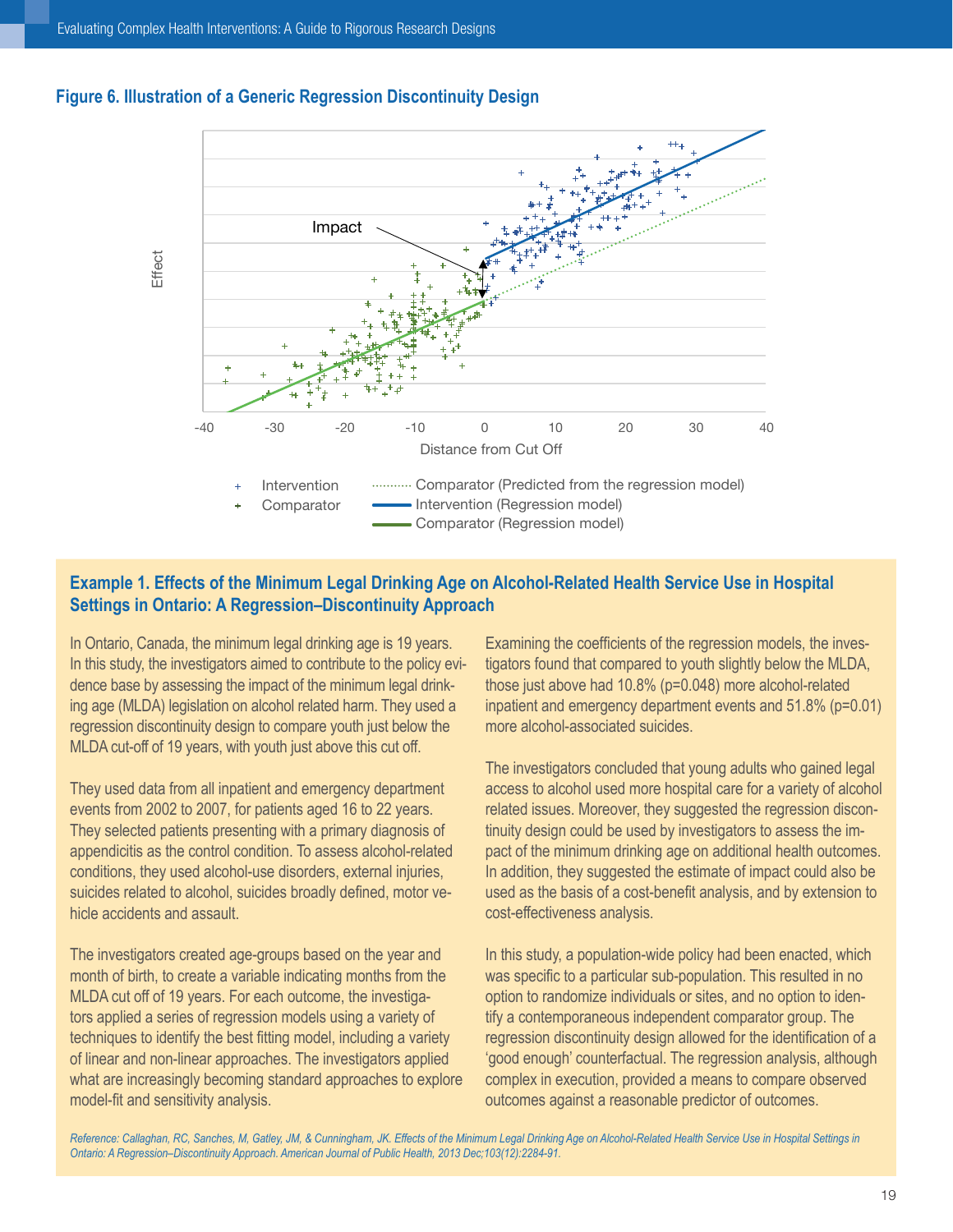# **Example 2. The Impact of Health Insurance for Children under Age 6 in Vietnam: A Regression Discontinuity Approach**

In Vietnam, a national policy to provide health insurance to children under the age of 6 was introduced in 2005 with the aim of providing greater access to health care services. The investigators sought to assess the impact of this policy on health care utilization. They used a regression discontinuity design to compare health care utilization in children just above and just below the cut off of 6 years of age.

Using data from children aged 0 to 10 years from the Vietnam Household Living Standard Survey from 2006, 2008 and 2010, investigators examined a variety of utilization outcomes, including outpatient and inpatient visits.

The investigators assigned children to age in months, centered on 72 (6 years). For each measure of health care utilization, the investigators constructed a series of regression models.

The models also adjusted for a variety of demographic factors, including those related to household education and employment. The investigators also applied a series of sensitivity analyses to explore the robustness of their estimates.

From the resulting models, the investigators found that relative to children just above the cut off (not insured) those children slightly below the cut off (insured) had higher rates of inpatient visits (6.8%) and outpatient visits (21.7%).

The investigators concluded that the policy had led to increased health care utilization in children aged under 6 in Vietnam. Moreover, they suggested that public health insurance programs for children under age 6 may lead to improving service utilization in low- and middle-income countries.

*Reference: Palmer, M, Mitra, S, Mont, D, & Groce, N. The Impact of Health Insurance for Children Under Age 6 in Vietnam: A Regression Discontinuity Approach. Social Science & Medicine, 2015 Nov 30;145:217-26.*

## Key Strengths

- Allows intervention assignment based on needs.
- <sup>n</sup> In spite of a lack of randomization, can yield relatively robust estimates of effects when designed and analyzed properly, taking into account such threats to validity as cohort or period effects.
- <sup>n</sup> The design avoids ethical issues related to allocation of participants to intervention or comparison groups.

## Key Limitations

- n Although the design makes intuitive sense, the statistical analysis is dependent on many assumptions that may not always be clear to stakeholders.
- n An unbiased effect can only be obtained if the relationship between the cut-off variable and the outcome is correctly modelled. In particular, if the relationship is not linear, is the correct non-linear model used, for example, is the relationship best modelled using quadratic, log, exponential or another function?
- Less statistical power than randomized trials due to correlation between assignment and treatment variables.
- The design can be susceptible to contamination by other effects related to the same cut-off value. For example, in some settings the minimum alcohol drinking age could be similar to minimum driving age.

## Timeline and Cost Considerations

- <sup>n</sup> Frequently done using existing administrative or registry data, which require less resources than primary data collection, but may have other data quality issues such as completeness, accuracy and timeliness.
- The requirement for data to be available both prior to and after the intervention, often means the results are only available some time (often two years) after the intervention has been introduced.

## Policy Implications and Considerations for Future Use

This design has particular value when policies targeted to a specific cut off in a variable of interest are being considered. The two examples provided above relate to age, however policies related to other demographic factors such as income, health status or screening results may be areas where a regression discontinuity design can be considered. The complex statistical analysis underpinning the study design means that data over a number of years (often two years) post implementation of a policy are likely to be required in order to achieve sufficient statistical power.

The design offers the potential to undertake the analysis in a single population, which provides good internal validity.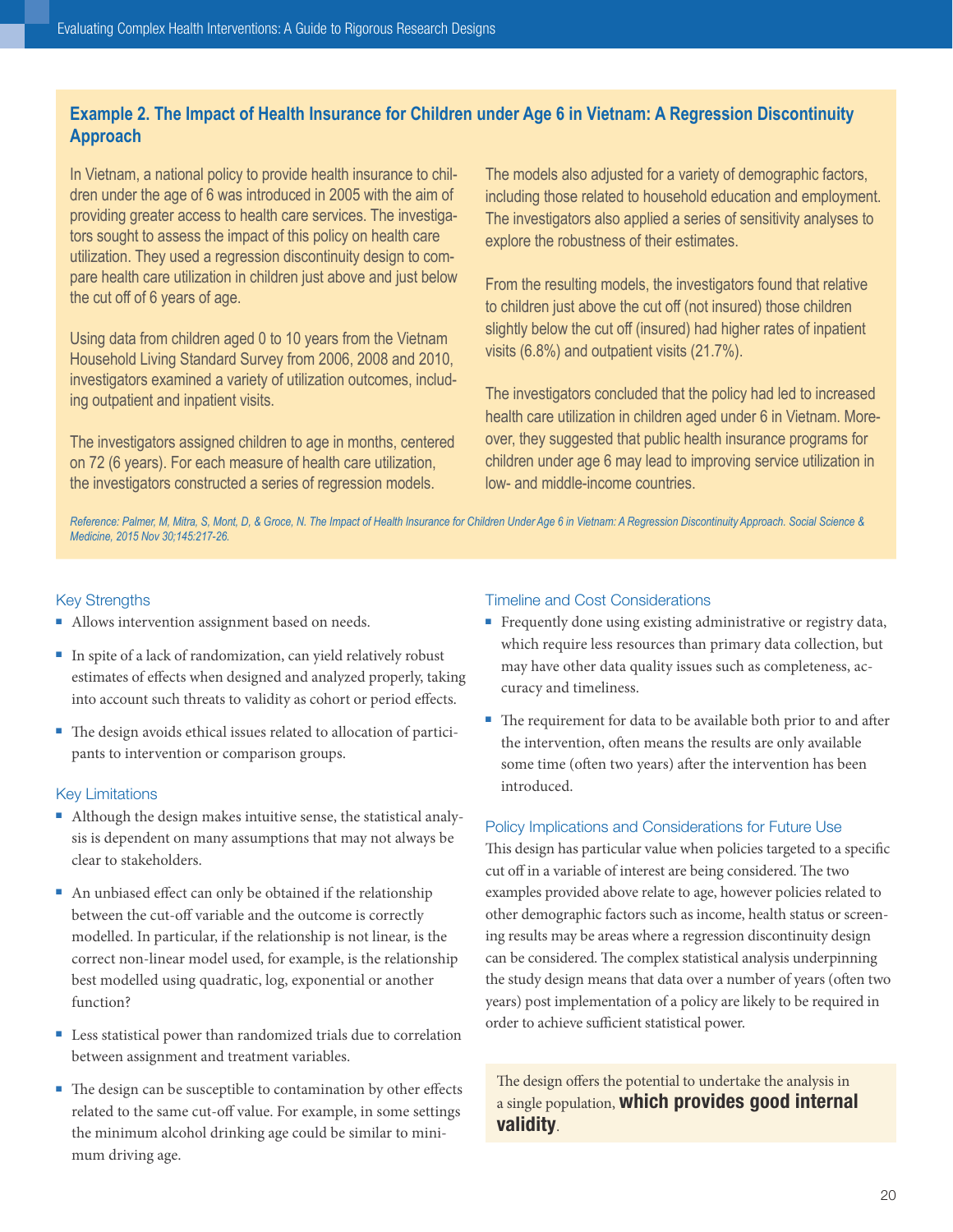The design offers the potential to undertake the analysis in a single population, which provides good internal validity, but limited external validity. This means policymakers will need to consider carefully the likelihood the intervention will have similar impacts in other settings.

## References and Further Reading

Imbens, GW, & Lemieux, T. Regression Discontinuity Designs: A Guide to Practice. Journal of Econometrics, 2008 Feb 29;142(2):615-35.

Thistlethwaite, D, & Campbell, D. Regression-Discontinuity Analysis: An Alternative to the Ex Post Facto Experiment. Journal of Educational Psychology, 1960;51(6):309–317.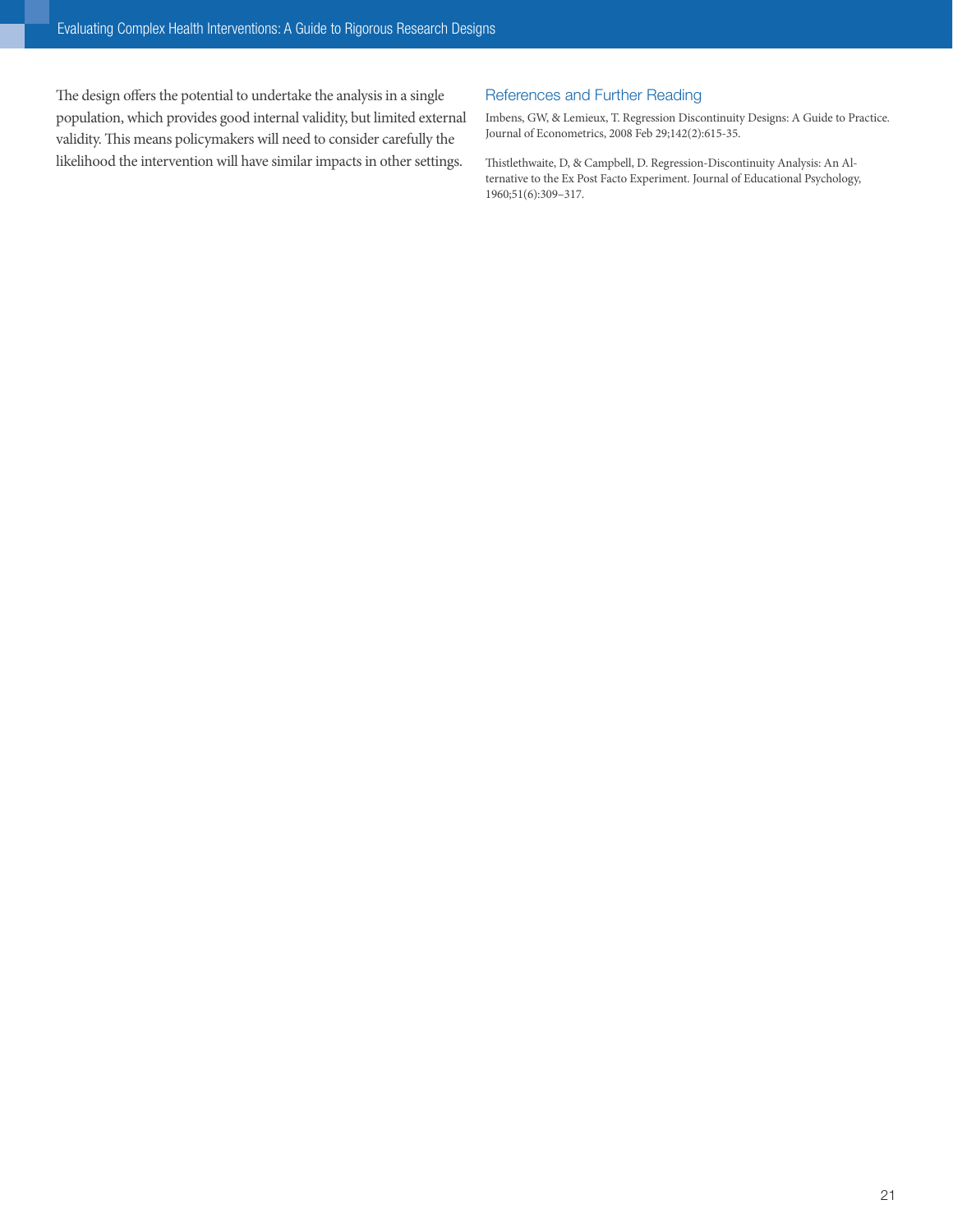# <span id="page-23-0"></span>Observational Designs

## Natural Experiment

Definitions of natural experiment vary in the literature. The commonality of the various definitions is that a natural experiment is a type of study in which an event or exposure was not planned or manipulated for the purposes of research or evaluation. Exposure to the intervention/policy/service occurred in natural circumstances and is outside the control of the investigator. Natural experiments may or may not include a control group. In the case of no control group, the outcome is assessed prior to and following the intervention/policy/service/other exposure (Figure 7). The outcome can also be assessed between two or more groups exposed to different interventions, policies, or services (Figure 8). Individuals, organizations, facilities, regions, districts, and countries where different

interventions or policies have been implemented can be compared and analysis conducted using methods that attempt to make causal inferences.

This design is well suited for instances when:

- <sup>n</sup> exposure to the intervention cannot be manipulated or assigned by the investigators;
- <sup>n</sup> there is a need to understand the impact of large scale interventions and/or policies;
- $\blacksquare$  there is a naturally occurring clearly defined prior exposure in a well-defined population.

A variety of statistical methods can be used to analyze data for natural experiments.

## **Figure 7. Illustration of a Generic Natural Experiment Design with no Control Group**

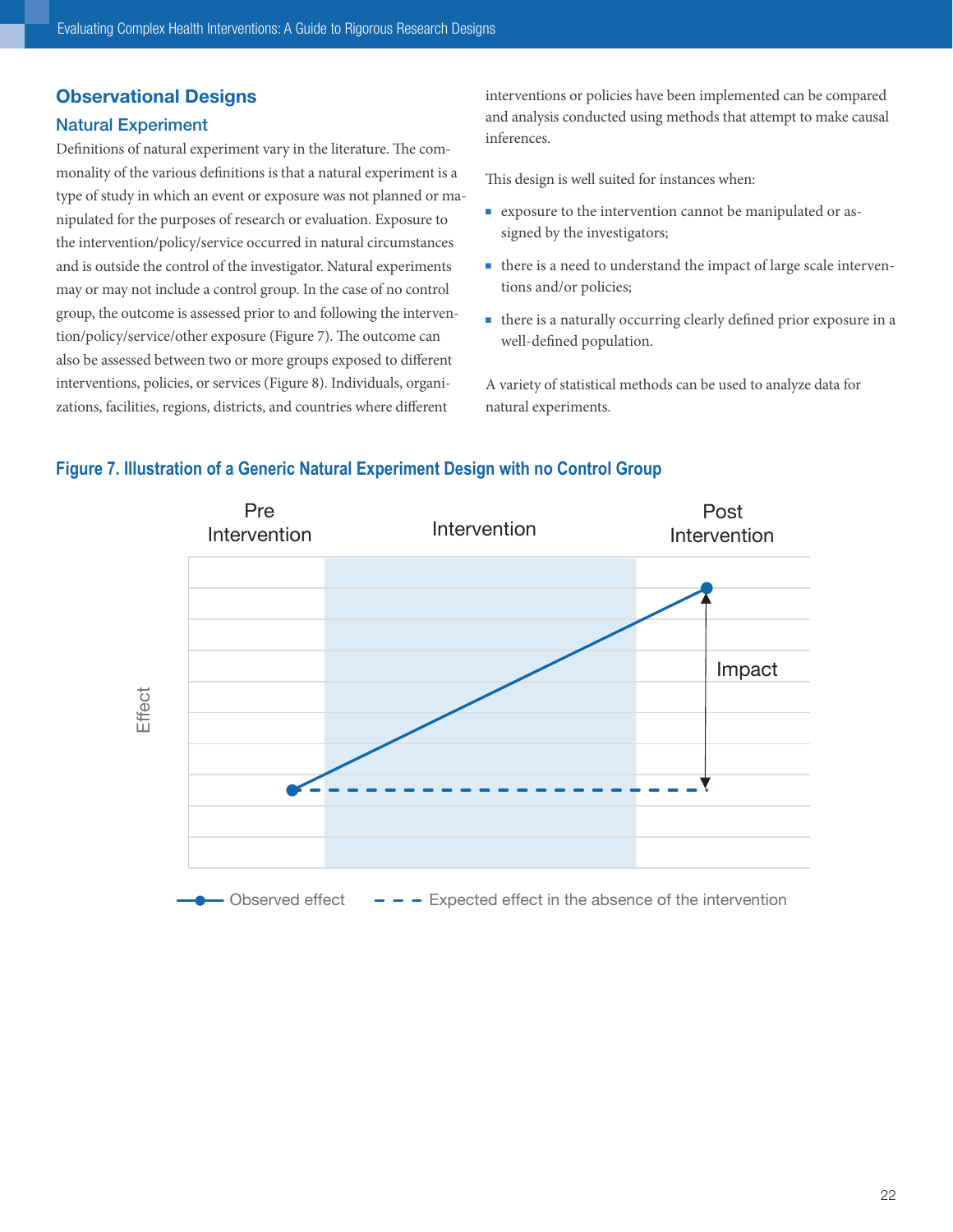## **Figure 8. Illustration of a Generic Natural Experiment Design with Control Group**



# **Example 1. Short Term Impact of Smoke-Free Legislation in England: Retrospective Analysis of Hospital Admissions for Myocardial Infarction**

A natural experiment design with no control group was used to determine the impact of the introduction of smoke-free legislation in England on myocardial infarction hospital admissions. The smoke-free legislation was enacted on July 1, 2007. Hospital admission data were obtained from the National Health Service which provides routinely collected information on hospital episode statistics (HES). Data were obtained for all adults 18 or older living in England who were admitted in hospitals between July 1, 2002 and September 30, 2008 with a diagnosis of myocardial infarction. This period covers five years before the introduction of the legislation to 15 months following the introduction of the legislation. If the patient had multiple admissions for the same diagnosis within a 28-day period, only the first admission was counted. Regression analysis was used to determine whether emergency admissions for myocardial infraction changed after the introduction on the legislation, from July 2 onwards.

The investigators found a small reduction in the number of emergency admissions for myocardial infarction following the implementation of the legislation (-2.4%; 95% CI: -4.06%, -0.66%). This reduction, which varied by age and sex, translates to 1,200 less admissions in the first year. Admissions significantly decreased for men and women 60 and older but not for women younger than 60.

The authors concluded that these findings contribute to the evidence base for the effectiveness of smoke free legislation. The authors acknowledged, however, that the study suffers from important limitations such as the lack of availability of data on smoking. This means that it was not possible to determine how much of the reduction in admissions was due to a decrease in passive smoking because of the new law versus a decrease in active smoking.

This natural experiment with pre-and post-assessment is particularly adapted to evaluate the impact of the implementation of a nation-wide policy on health outcomes.

*Reference: Sims, M, Maxwell, R, Bauld, L, & Gilmore, A. Short Term Impact of Smoke-Free Legislation in England: Retrospective Analysis of Hospital Admissions for Myocardial Infarction. BMJ, 2010;340:c2161.*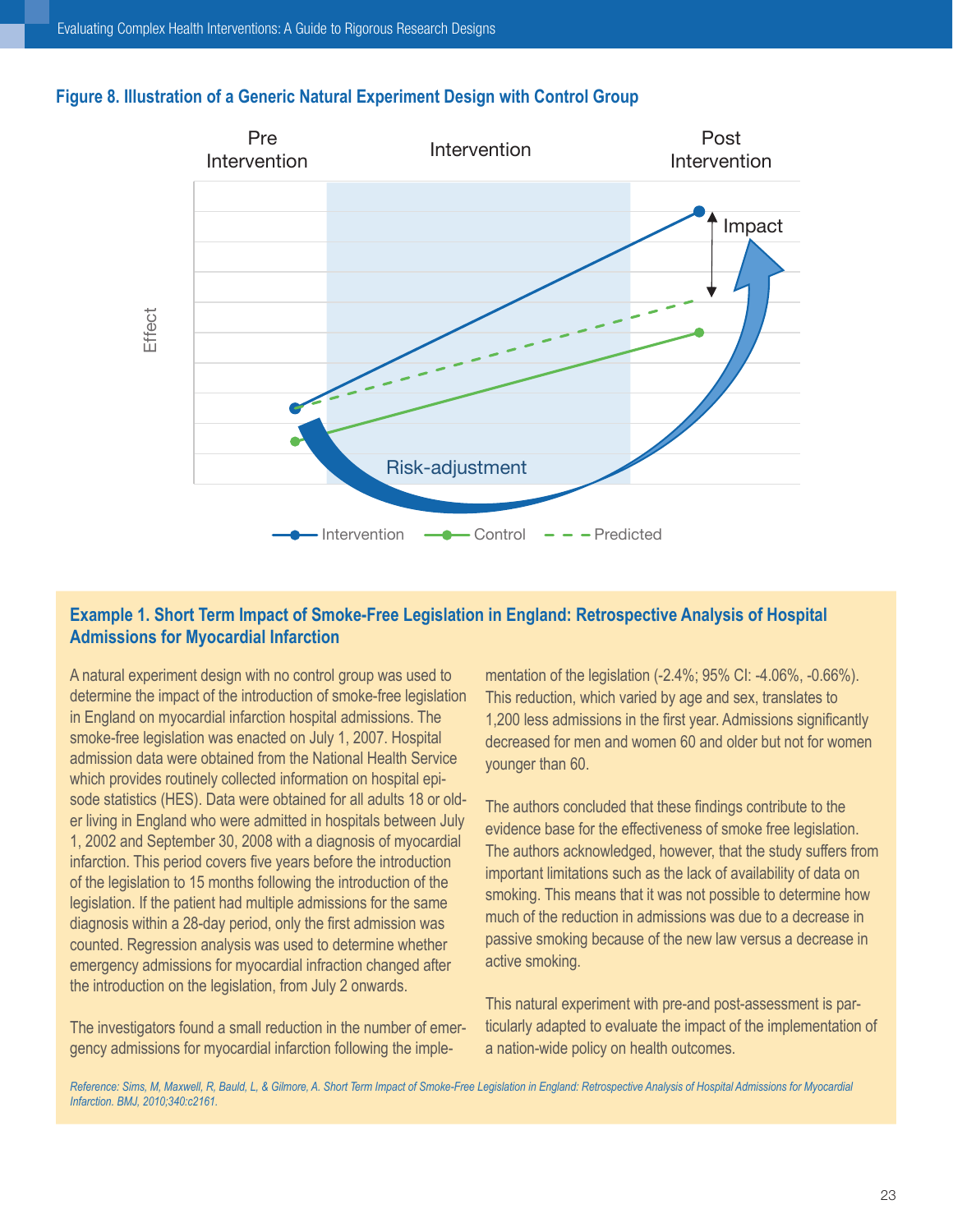## **Example 2. Medicaid Increases Emergency-Department Use: Evidence from Oregon's Health Insurance Experiment**

A natural experimental design with a control group was used to determine the first-year effect of Medicaid coverage in Oregon on health care utilization and self-reported health. In 2008, Oregon implemented Medicaid expansion for its low-income and uninsured population. Due to limited resources, a lottery system was used to randomly select eligible individuals to apply for Medicaid coverage from the 89,824 people on the waiting list. Outcomes were compared between those who were selected by the lottery and those who were not selected to apply for Medicaid. Administrative data were extracted from hospital discharge records, credit report, and mortality records. Additional data were obtained from questionnaires mailed to all selected Medicaid recipients and the same number of non-selected individuals. Overall, 29,834 individuals were selected for the lottery and 45,088 were controls. Questionnaires were filled out by 29,589 in the treatment group and 28,816 in the control group.

Findings revealed that those selected by the lottery were 25% more likely to have insurance than those not selected in the first year after selection. Medicaid was associated with a statistically

significant increase in health care utilization and improvements in self-reported mental and physical health, including a 10% increase in the probability of screening negative for depression compared to the control mean and 25% increase in the probability of reporting one's health as good, very good, or excellent. Medicaid was also associated with lower out-of-pocket expense and medical debt. Those in the Medicaid group were 10% less likely to have unpaid bills sent to collection than those in the control group (p<0.0001). The authors concluded that Medicaid is beneficial to this population and that this study provides important data for cost-benefit analysis for Medicaid expansion.

Although Medicaid coverage was randomly allocated, this was a natural experiment because Medicaid coverage was outside the investigators' control. The randomization process was not decided or designed by the evaluators. This was an implemented policy, the evaluators merely observed and analyzed the data. The use of a lottery system provided a unique opportunity for this natural experiment to mimic randomization and increase its potential for internal validity.

*Reference: Taubman, SL, Allen, HL, Wright, BJ, Baicker, K, & Finkelstein, AN. Medicaid Increases Emergency-Department Use: Evidence from Oregon's Health Insurance Experiment. Science, 2014;343(6168):263-268.*

## Key Strengths

- Can be used in situations where it may be unethical or impractical to manipulate exposure.
- n Not subject to the ethical and practical constraints of randomization.
- Convenient and often lower cost.
- Can evaluate the effect of an exposure on large populations.
- <sup>n</sup> Can detect small effects due to the availability of data on large populations.
- **n** Appropriate for rare outcomes or outcomes that take a long time to develop.
- **n** Appropriate to evaluate policies and laws.
- Findings may be used to advocate for policies or changes in policies.

#### Key Limitations

n Natural experiments are observational studies. The investigators do not have control over the conditions of the study. Thus, this design is more susceptible to confounding and bias.

- <sup>n</sup> Many factors may influence exposure to the "intervention" or "control" group. These unobserved/unmeasured factors may be associated with the outcome of interest, leading to a biased estimate of the impact of the intervention.
- Exposed group may be difficult to define or may change over time.
- n Although investigators do not manipulate exposure, they still need to understand the process that leads to exposure versus non-exposure. To address these questions, qualitative and mixed methods may be used along with this design.
- The reliance on existing data means that the investigators may not have all needed data for the analysis.

#### Timeline and Cost Considerations

- Follow-up times depend on the outcome of interest.
- Can be conducted with low costs if secondary data sources are available, outcome is short to mid-term.

#### Policy Implications and Considerations for Future Use

Natural experiments provide a convenient and practical approach to evaluate laws, polices and other exposures beyond the control of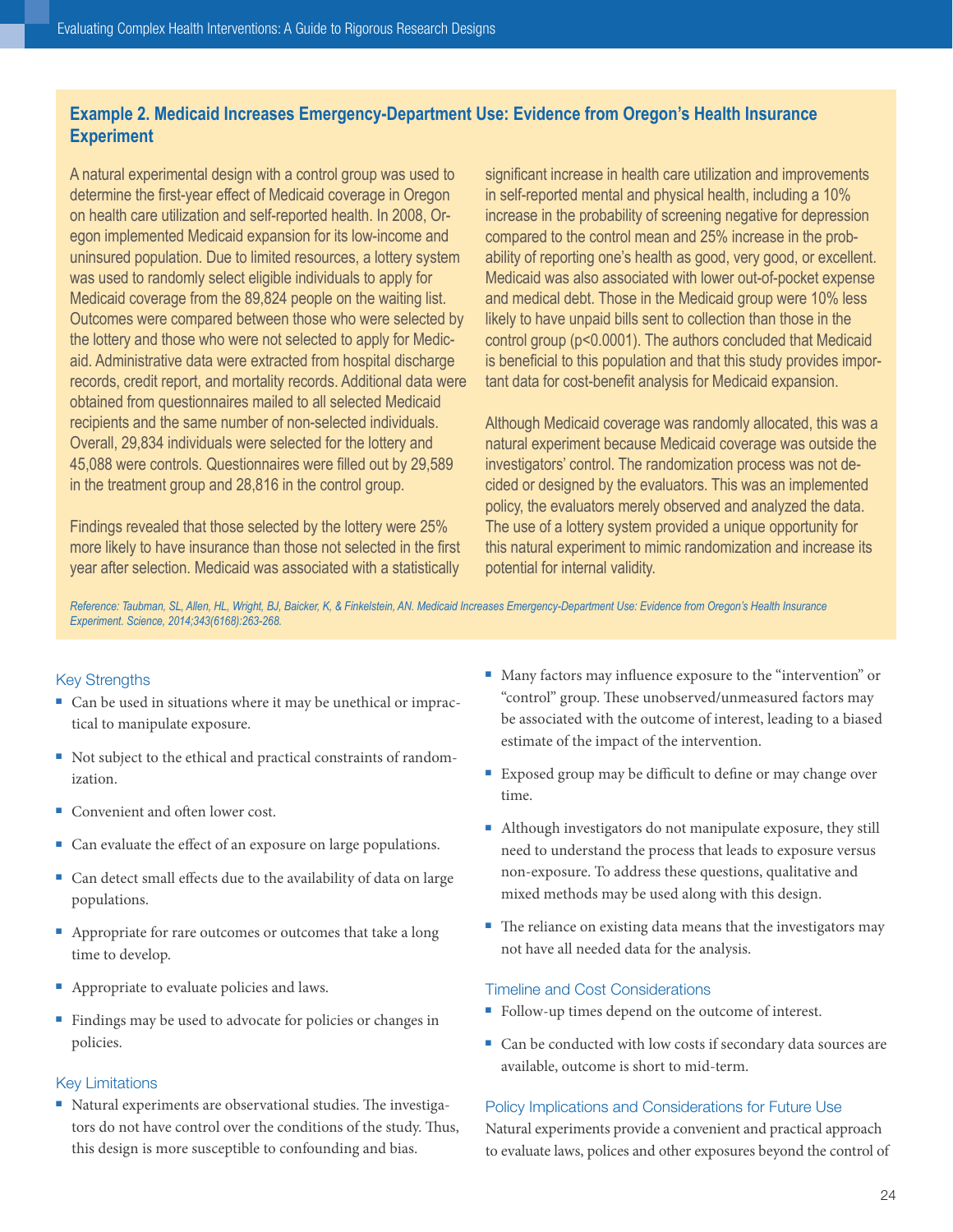the investigators and which have been implemented in a real-world setting. However, because the conditions of exposure are not under the control of investigators, this design may be particularly prone to bias and confounding compared to quasi-experimental and experiment designs. This can be mitigated when there is a control group which is similar to the exposed group, and exposure mimics randomization as in RCTs but with lower costs. Policymakers can use findings from natural experiments to study the impacts of policies or policy changes and advocate for changes.

## References and Further Reading

Craig, P, Cooper, C, Gunnell, D, Haw, S, Lawson, K, Macintyre, S et al. Using Natural Experiments to Evaluate Population Health Interventions: New Medical Research Council Guidance. Journal of Epidemiology and Community Health, 2012 Dec;66(12):1182-6.

Rubin, DR. For Objective Causal Inference, Design Trumps Analysis. Annals of Applied Statistics, 2008;2:808–40.

West, SG, Duan, N, Pequegnat, W, Gaist, P, Des Jarlais, DC, Holtgrave, D. et al. Alternatives to the Randomized Controlled Trial. American Journal of Public Health, 2008;98(8):1359–1366.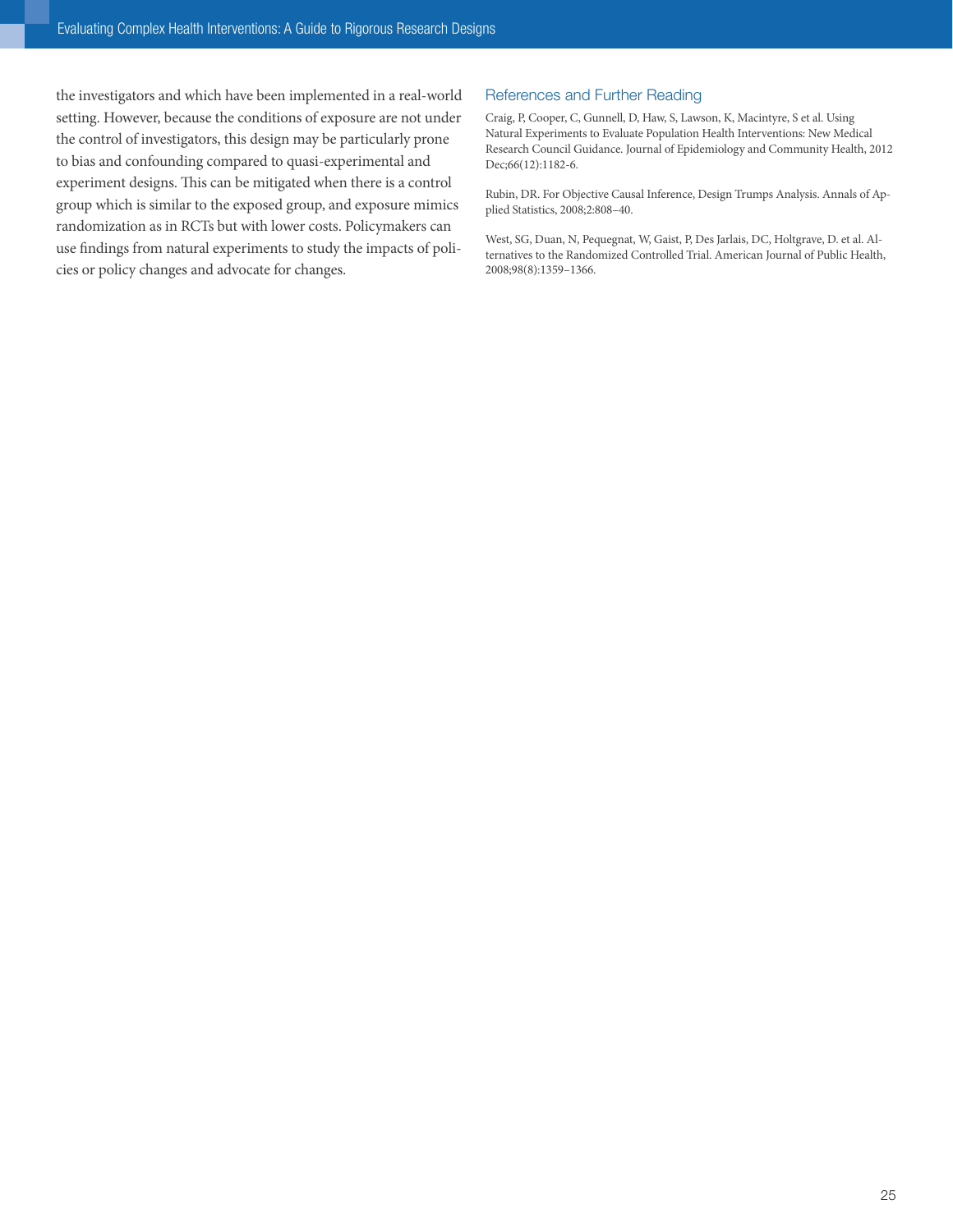## <span id="page-27-0"></span>**Glossary**

**Bias:** Typically, there are three types of bias: 1) selection bias, 2) information bias and 3) bias due to confounding

**Selection bias** can occur when the group assigned to an intervention or to a comparison group is not representative of the intended populations. For example, when considering the impact of an intervention that aims to reduce blood pressure, intervention and comparator groups were established. However, in the course of the study, the intervention group may have systematically excluded older patients, whereas the comparator group included these patients. Any subsequent simple comparisons between these groups would have been subject to selection bias.

**Information bias** can occur when there are errors in the way measurements or data are collected. This especially matters if these errors differ between an intervention group and a comparator group. For example, when studying the impact of an intervention to reduce blood pressure, the method used to calculate blood pressure differs between the two groups.

**Bias due to confounding** can occur when the apparent impact of an intervention on an outcome is due to other factors. This may happen when a factor that has some impact on the outcome, varies between the intervention and comparator group. For example, the average age of those in the intervention group may be greater than those in the comparator group. Here, age may confound simple comparisons in the intervention and control group between comparisons of physical function, such as blood pressure. One can often control for confounding in the design of the evaluation or in the analysis.

**Case-control design:** The frequency of exposure to a given factor is retrospectively assessed and compared among individuals with the outcome of interest (cases) and those without the outcome of interest (controls). The odds ratio is calculated to determine whether there is an association between the exposure and outcome of interest.

**Cohort design:** A group of individuals exposed to a factor and a group who are not exposed to the risk factor are followed over time to assess the occurrence of an outcome of interest. The occurrence of the outcome in the exposed group is compared to that in the non-exposed group. The relative risk (incidence risk or incidence rate) is calculated to assess whether there is an association between the exposure and the outcome. Cohort studies can be **prospective** (participants are followed over time to determine the outcome) **or retrospective** (both the exposure and outcome have already occurred before participants were enrolled in the study).

**Difference in difference analysis:** analytical approach which addresses the fact that in non-randomized experiments, the intervention may not explain all the difference between the interventions and the control group in terms of key outcome of interest because the two groups did not start at the same level at baseline. In difference in differences analysis, the "normal" difference in the outcome of interest between the groups is calculated and the intervention effect is the difference between the observed outcome and the "normal" outcome. These estimates are derived from regression models.

**Factorial designs:** In a factorial study, two or more interventions and a control group are compared. Participants are randomized to each intervention independently. For instance, with a 2x2 factorial study, in the first randomization, participants are randomized to intervention 1 or to the control group and in the second randomization, the same participants are randomized to intervention 2. For a 2X2 factorial, this results in four groups: no intervention, intervention 1 only, intervention 2 only, intervention 1 and 2. The effect of each intervention and their interaction can be estimated.

**Randomized encouragement trials:** Type of RCT where individuals or groups are randomized to an intervention or control group. However, unlike a conventional RCT, participants are allowed to choose whether to receive the intervention. Participants assigned to the intervention group are encouraged to participate in the intervention or to select among specific intervention options. Controls are not offered the intervention.

S**cale-up:** No widely accepted definition "deliberate efforts to increase the impact of health service innovations successfully tested in pilot or experimental projects so as to benefit more people and to foster policy and program development on a lasting basis." (WHO ExpandNet Initiative definition)

**Spread:** Extend over a large area.

**Staggered enrollment trials:** Participants are randomized into an intervention or control group for a defined period of time. After this initial study period, control participants either transfer into the intervention group or are randomized a second time to either receiving the intervention or control. All participants will ultimately participate in the intervention.

**Multiple baseline:** The intervention is introduced to different subjects or settings at different points in time using one of three approaches: i. numerous components are included and components analysis used to determine which are the most effective; ii. components are added consecutively to the intervention until the desired effect is obtained, components may be substituted or modified if found not effective; iii. studying similar interventions at the same time in different settings.